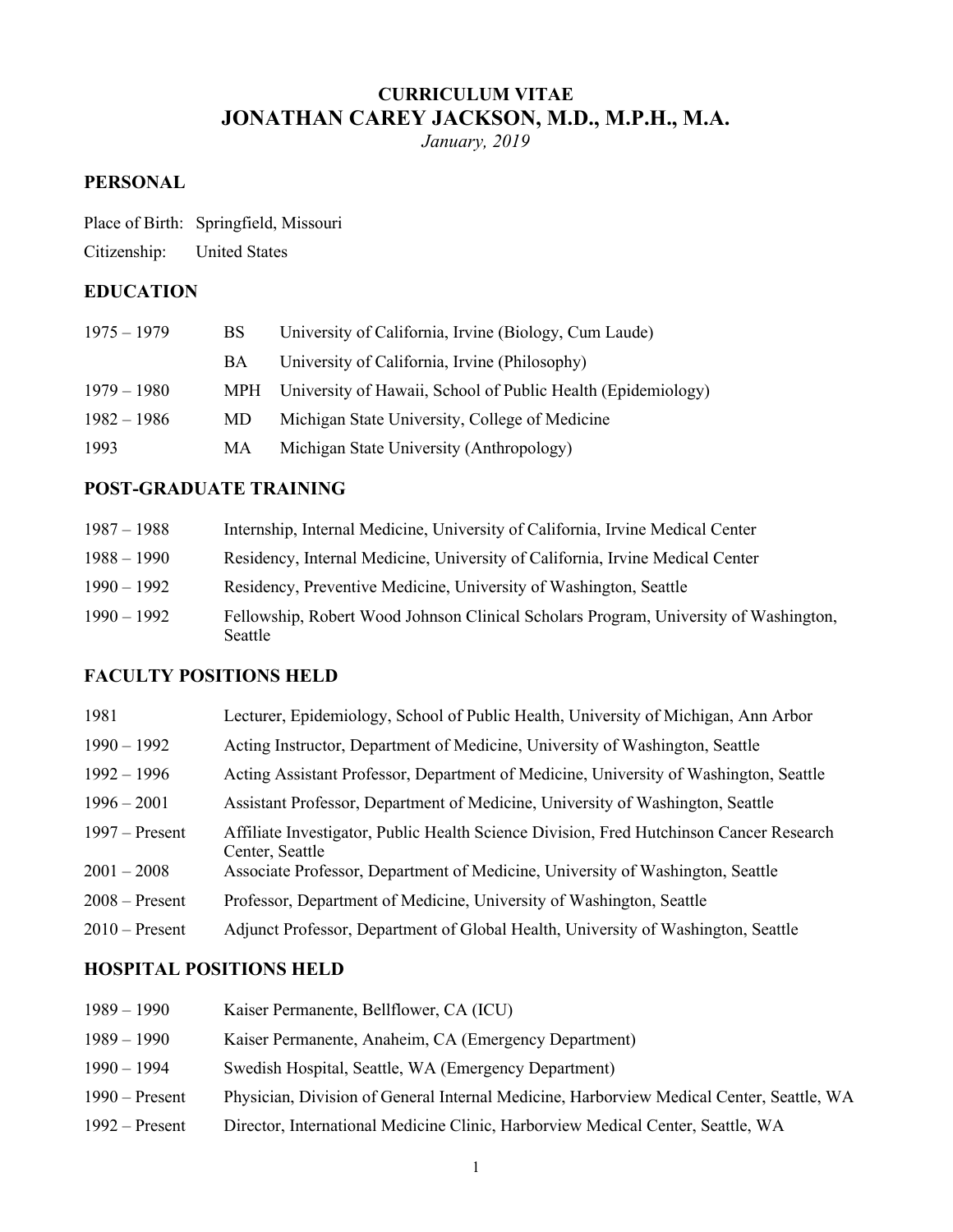| $1993 -$ Present | Director, Community House Calls Program, Harborview Medical Center, Seattle, WA     |
|------------------|-------------------------------------------------------------------------------------|
| $1996 -$ Present | Director, Interpreter Services, Harborview Medical Center, Seattle, WA              |
| $1999 -$ Present | Director, Refugee and Immigrant Health Promotion Program, Harborview Medical Center |
| $2012$ – Present | Medical Director, Northwest Health and Human Rights Coalition, Seattle, WA          |

#### **HONORS AND AWARDS**

### **Individual Awards**

| 2013          | American College of Physicians 2013 Internist of the Year, State of Washington, for<br>Contributions to Internal Medicine                            |
|---------------|------------------------------------------------------------------------------------------------------------------------------------------------------|
| 2010          | Runner-up for the Leaders in Health Award for Outstanding Health Care Professional from<br>Seattle Business Magazine, Seattle, WA                    |
| 2007          | Vietnamese Friendship Association Award for "Devotion to Community Health and<br>Dedication to Social Justice in the Field of Medicine," Seattle, WA |
| 2007          | S. Sterling Munro Public Service Teaching Award, University of Washington                                                                            |
| 2007          | University of Washington Teaching Academy                                                                                                            |
| 2004          | Harborview CARES Award                                                                                                                               |
| 1999          | Patient Care Award for Excellence in Patient Education by a Physician or Practice Group<br>(National Award)                                          |
| 1999          | Robert Wood Johnson Foundation's Community Health Leadership Award (National award<br>given annually to ten recipients, \$100,000 funding)           |
| 1998          | Ambulatory Pediatric Association Health Care Delivery Award with Elinor Graham for<br><b>Community House Calls</b>                                   |
| 1996          | Northwest Institute of Acupuncture and Oriental Medicine, Service Award for the Integration<br>of Eastern and Western Medicine                       |
| 1994          | Robert Wood Johnson Clinical Scholars Program Emphasis Area Faculty Award, University<br>of Washington                                               |
| $1990 - 1992$ | Robert Wood Johnson Clinical Scholars, University of Washington                                                                                      |
| 1990          | Most Appreciated Resident, UCI – North Orange County Community Clinic                                                                                |
| $1984 - 1985$ | National Fund for Medical Education/SmithKline Beckman Medical Perspectives Fellowship                                                               |
| $1979 - 1980$ | United States Public Health Service Educational Grant                                                                                                |
| 1979          | Honors in Research in the Biological Sciences (UC-Irvine)                                                                                            |
| 1979          | Ralph Waldo Gerard Award (UC-Irvine)                                                                                                                 |
| 1979          | Alumni Award for Outstanding Creative Achievement (UC-Irvine)                                                                                        |
| 1978          | President's Fellowship for Undergraduate Research (UC-Irvine)                                                                                        |
|               | Program Awards (for programs developed by Dr. Jackson)                                                                                               |

 2011 Language Access Champions Award from the National Council on Interpreting in Health Care, to honor EthnoMed for "improving the lives of all people through the promotion of language access in healthcare"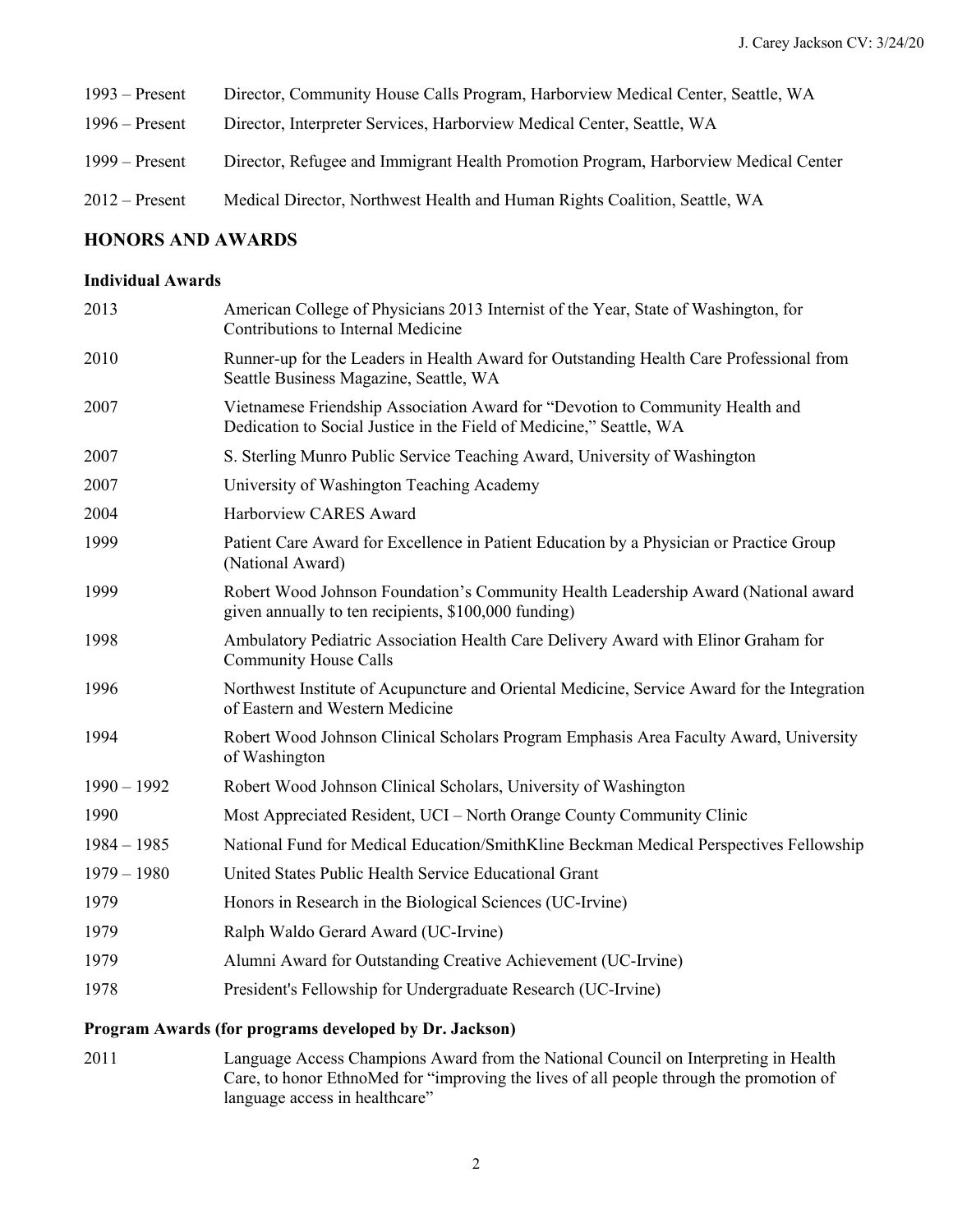| 2010 | Booker T. Washington Award from the National Minority Quality Forum, given to the<br>Community House Calls Program in recognition of outstanding contributions to the<br>promotion of wellness in minority communities                                                                          |
|------|-------------------------------------------------------------------------------------------------------------------------------------------------------------------------------------------------------------------------------------------------------------------------------------------------|
| 2007 | Foster G. McGaw Prize for Excellence in Community Service awarded by the American<br>Hospital Association to Harborview Medical Center for five notable service achievements,<br>including Community House Calls                                                                                |
| 2005 | Ethical Force Award for Patient-Centered Communication from the American Medical<br>Association, for health delivery systems to immigrant and refugee patients at Harborview<br>Medical Center (including International Medicine Clinic, Community House Calls,<br>Interpreter Services, RIHPP) |
| 2000 | William D. Littleford Award for Corporate Community Service, given annually by the editors<br>of American Business Media, in recognition of the International Medicine Clinic                                                                                                                   |
| 2000 | Honorable Mention, National Association of Public Hospitals 2000 Safety Net Healthy<br>Communities Service, in recognition of Community House Calls                                                                                                                                             |
| 1996 | Finalist (on behalf of Harborview Medical Center), Foster G. McGaw Prize for Excellence in<br>Community Service from the American Hospital Association                                                                                                                                          |

## **BOARD CERTIFICATION**

| 1987 | Diplomate, National Board of Medical Examiners |
|------|------------------------------------------------|
|------|------------------------------------------------|

## **LICENSURE**

| 1988 | California, medical license # G065533   |
|------|-----------------------------------------|
| 1990 | Washington, medical license $\#0027698$ |

## **PROFESSIONAL ORGANIZATIONS**

| $1991 - 1995$    | Member, Asian Studies Association            |
|------------------|----------------------------------------------|
| $1991 - 2000$    | Member, Society of General Internal Medicine |
| $1991 -$ Present | Member, Washington State Medical Association |
| $1993 - 2008$    | Member, American Anthropological Association |
| $1993 - 2008$    | Member, Society for Medical Anthropology     |
| $1996 - 2010$    | Member, American Public Health Association   |
| 2007             | Fellow, American College of Physicians       |

## **TEACHING**

#### **Courses**

 Guest lecturer for Introduction to Clinical Medicine I Guest lecturer for Introduction to Clinical Medicine II

## **Residents**

 Ward Attending Physician, 1 month per year, Harborview Medical Center Attending Physician, International Medicine Clinic, as needed Regular sessions for medical residents on cross cultural care, working with interpreters, and immigrant health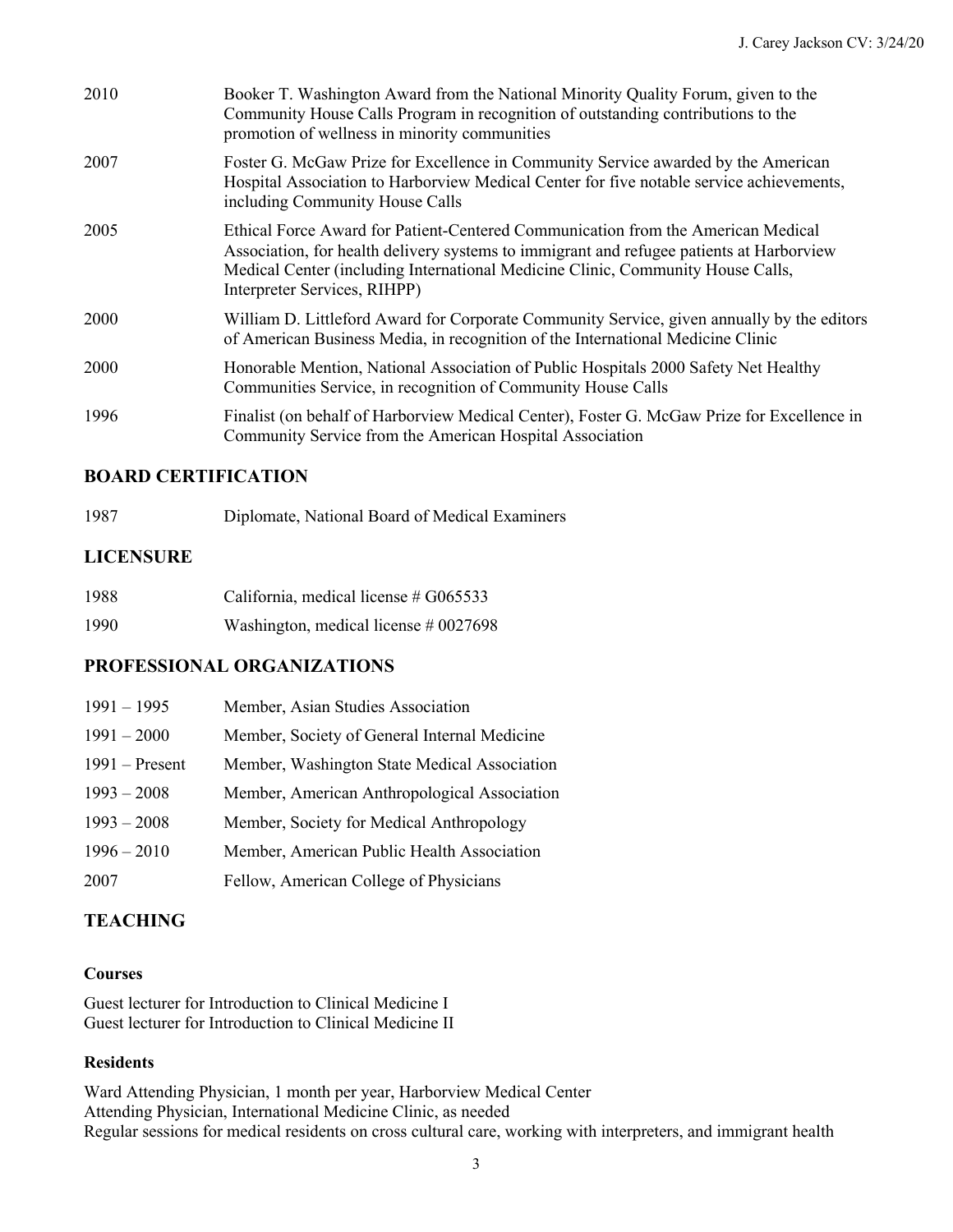## **Mentoring and Supervision, Past 5 Years**

#### **Undergraduate:**

 Gayhtoo Thaw, Burmese student assisting on cervical cancer prevention videos for Burmese and Bhutanese communities.

#### **Graduate and Medical Students**

#### **EthnoMed Contribution Pathways Project**

 This program coordinates activities and shares resources on a number of grants and contracts that affect the communities served by Harborview Medical Center. We have developed a formal pathway to invite medical activities as practicums for community experience. There are typically 12-20 students annually involved in projects I play a role in. students and residents as well as undergraduate and graduate students in a variety of disciplines to participate in

### **Medical Students**

ICM I: working with interpreters

### **Graduate Students**

 Bou Phan Lor, MPH student SPH, University of Washington, Descriptive analysis of the newly designed Refugee Health Promotion Program and the Northwest Health and Human Rights services.

#### **Residents**

Attended 4 weeks on medical wards at Harborview Medical Center

Attending Physician, International Medicine Clinic

 Presented regular sessions for medical residents on cross cultural care, working with interpreters, and immigrant health

#### **Fellows**

 Zainab Al Tamimi Abdulmajeed, MD Fulbright Fellow from Iraq, Global Health Fellowship, 2015-2017, Working to initiate an Iraqi Health Board to serve the Iraqi community of King County.

#### **Junior Faculty**

 FTE supported for Nicole Ahrenholz 10%, and Mahri Haider 20% on Northwest Health and Human Rights and Refugee Health Promotion Grants

Ying Zhang MD, Family Medicine, University of Washington, Seattle

### **Refugee and Immigrant Health Promotion Program**

 Teach community members directly in community health and educational settings Give national presentations on issues related to refugee and immigrant health

### **Northwest Health and Human Rights**

 Speak regionally to varied medical discipline (Family Medicine, ID, Rehab Medicine, and Psychiatry) on the evaluation of torture survivors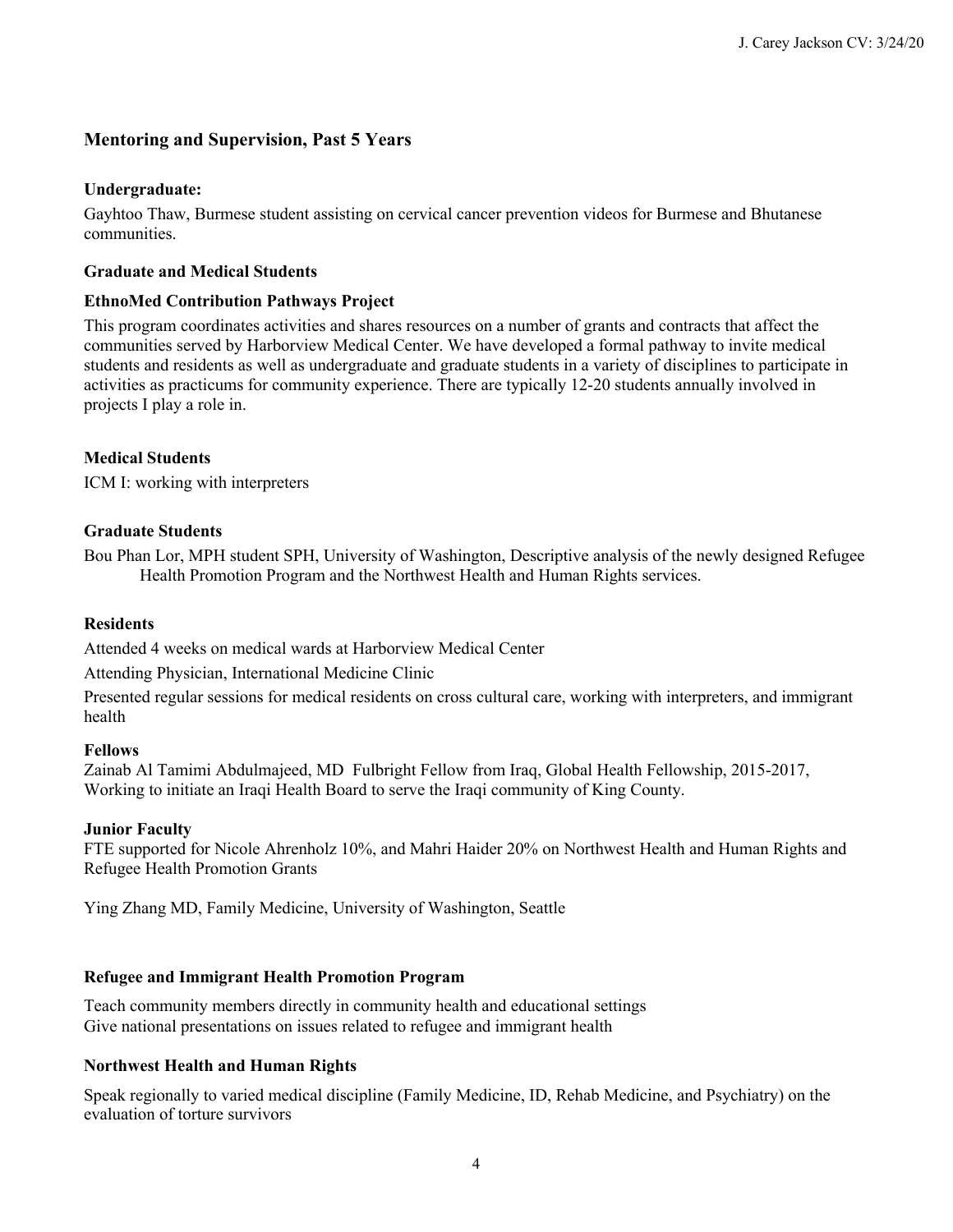# **SPECIAL NATIONAL RESPONSIBILITIES**

| $2000 - 2005$ | Member, Clinical Medical Directors, Asian American Network for Cancer Awareness,<br>Research and Training (AANCART)                                                                |
|---------------|------------------------------------------------------------------------------------------------------------------------------------------------------------------------------------|
| 2002          | Conference Organizer, Cambodian Americans: Cancer, Culture, Community and Health<br>Conference, 2 <sup>nd</sup> Asian American Cancer Control Academy, Seattle, Washington.        |
| $2005 - 2008$ | Consultant, "Leading Organizational Change, Advancing Quality Through Culturally<br>Responsive Care' (program of University of California San Francisco / California<br>Endowment) |
| $2009 - 2010$ | Adviser, California Safety Net Institute                                                                                                                                           |
| 2014- Present | Migrant Children and Health Group, National Advocacy Coalition                                                                                                                     |
| 2015-Present  | National Advisory Council, Centers for Victims of Torture, St. Paul, MN                                                                                                            |
|               |                                                                                                                                                                                    |

# **SPECIAL INTERNATIONAL RESPONSIBILITIES**

| $1993 - 2000$ | Consultant to Healing Forest Conservancy/Shaman Pharmaceuticals, Thailand, China,<br>Uganda                                                                     |
|---------------|-----------------------------------------------------------------------------------------------------------------------------------------------------------------|
| 1993          | Consultant, Opium Replacement Program, Government of WA State, Burma                                                                                            |
| 1995          | Consultant, The Population Council, One Dag Hammarskjold Plaza, New York, NY<br>(Provided support to programs in Thailand, China, Vietnam, and the Philippines) |
| 2007          | HIV/TB/HBV Co-Infections Steering Committee for the Association of Asian American and<br>Pacific Islander Community Health Organizations, Oakland, CA.          |

# **SPECIAL LOCAL RESPONSIBILITIES**

| $1990 - 1998$    | Member, Seattle-King County Refugee Forum                                                                             |
|------------------|-----------------------------------------------------------------------------------------------------------------------|
| $1992 - 1993$    | Member, King County Managed Health Care Initiative Subcommittee for Community and<br><b>Population Based Services</b> |
| $1992 - 1996$    | Member, American Diabetes Association - Seattle Chapter Minority Outreach                                             |
| $1992 - 1996$    | Member, Council on Interpreter Training                                                                               |
| $1993 -$ Present | Member, Seattle-King County Health Department Task Force on Tuberculosis                                              |
| 1993             | Consultant to Velma Veloria, 11th Congressional District (TB Legislation)                                             |
| $1995 -$ Present | Member, HMC Ambulatory Care Committee                                                                                 |
| 1996             | Member, HMC Long Range Capital Improvement Project, Space Utilization Committee                                       |
| $1996 - 1999$    | Member, Advisory Board, Seattle-King County Health Department Natural Medicine Clinic                                 |
| $1996 - 2000$    | Member, Advisory Board Northwest Institute of Acupuncture and Oriental Medicine                                       |
| $1998 -$ Present | Member, HMC Primary Care Medical Directors Committee                                                                  |
| $2001$ – Present | Member, HMC Safety Net Committee                                                                                      |
| 2002             | Co-chair, HMC Center for Excellence Committee for Clinical Care of Vulnerable<br>Populations                          |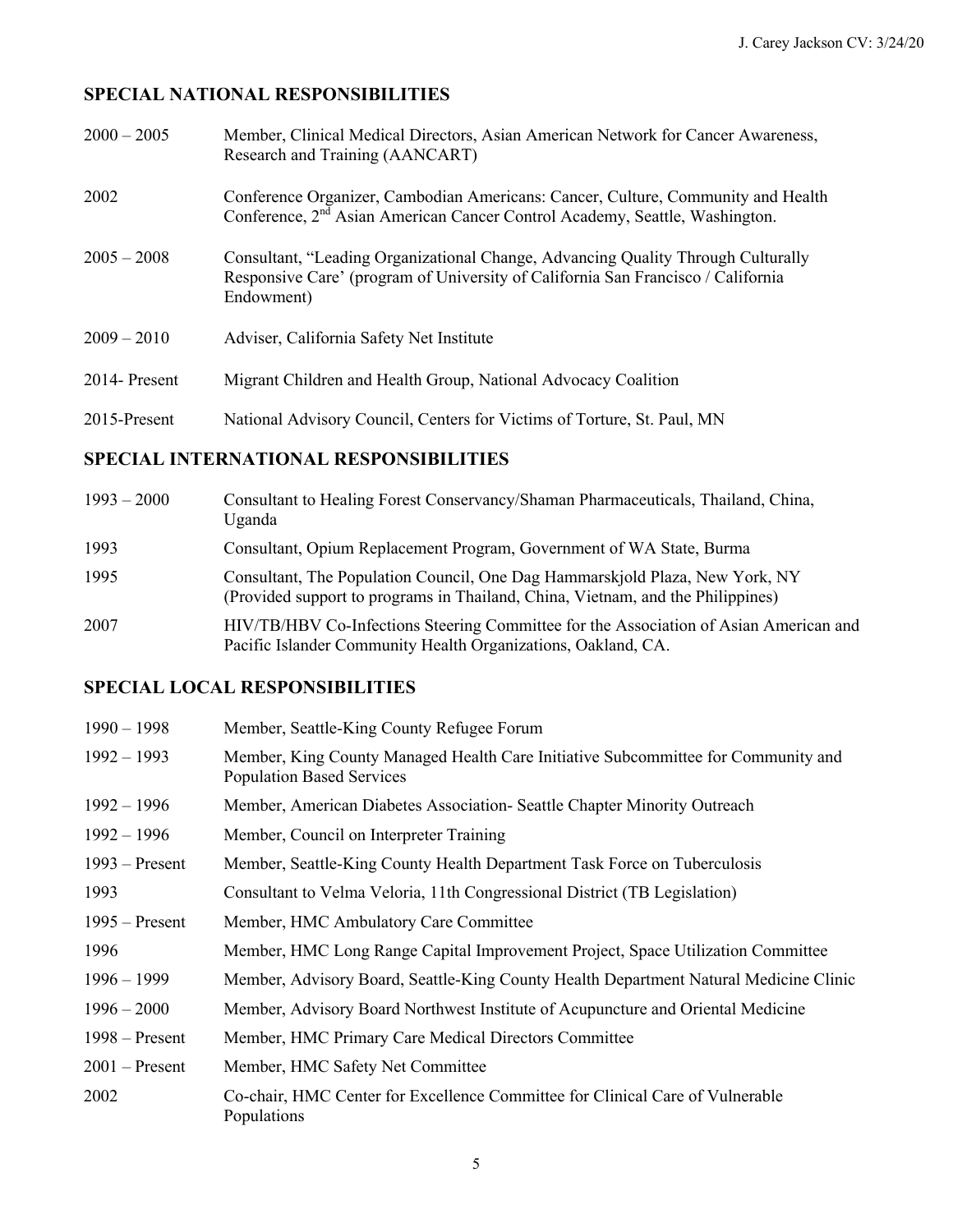| 2004          | Area Governor, HMC Area E, Pediatrics/Family Medicine/OB&GYN Staff Campaign                                                       |
|---------------|-----------------------------------------------------------------------------------------------------------------------------------|
| $2004 - 2008$ | Member, HMC Funding Allocation Committee                                                                                          |
| $2004 - 2005$ | Member, Mental Health Center of Emphasis Director Search Committee                                                                |
| $2004 - 2008$ | Member, Board of Directors, Cambodian Women's Association                                                                         |
| $2005 - 2009$ | Member, Pacific Hospital Preservation and Development Authority (Board of Directors<br>2005-2009; Strategic Advisor 2010-Present) |
| $2009 - 2012$ | Member, University of Washington Faculty Senate                                                                                   |
| 2009          | Member, Search Committee for Information School Faculty, University of Washington                                                 |
| $2009 - 2014$ | Member, EthnoMed Advisory Board                                                                                                   |
| $2009 - 2011$ | Liaison, Oromo Community of Seattle and King County                                                                               |
| 2010          | Chair, Search Committee for Internal Medicine Faculty, University of Washington                                                   |
| $2010 - 2012$ | Member, University of Washington Council on University Relations                                                                  |
| 2015-Present  | Iraqi Community Health Board                                                                                                      |
| 2015-2017     | Karen Community Educational Consultant /Bhutanese Community Health Education                                                      |

## **ACTIVE RESEARCH FUNDING**

| $2018$ on | PI (This becomes an ongoing contract in 2018)                                            |
|-----------|------------------------------------------------------------------------------------------|
|           | Refugee Health Screening                                                                 |
|           | <b>DSHS</b>                                                                              |
|           | 1.08 calendar                                                                            |
|           | Annual direct: \$81,958                                                                  |
| 2012-2022 | PI-Subcontract (PI: Beth Farmer, Lutheran Community Services)                            |
|           | Coalition for Evaluation of Survivors of Torture                                         |
|           | Administration for Families and Children                                                 |
|           | 1.20 calendar                                                                            |
|           | Annual direct - \$95,000/year for 3 years (renewal planned for three years 2019)         |
| 2018-2023 | "A Comparative Effectiveness Trial of an Information Technology Enhanced Peer-Integrated |
|           | Collaborative Care Intervention for US Trauma Care Systems."                             |
|           | PI: Douglas Zatzick, MD                                                                  |
|           | Contract ID: IHS-2017C1-6151 (please note this may change)                               |
|           | Funding Agency: Patient-Centered Outcomes Research Institute (PCORI)                     |
|           | Amount funded: \$4,960,358 (total costs)                                                 |
|           | How many years: $5$ (starting $3/1/18$ )                                                 |
|           | % support: $10\%$ year 1, 5% years 2-5                                                   |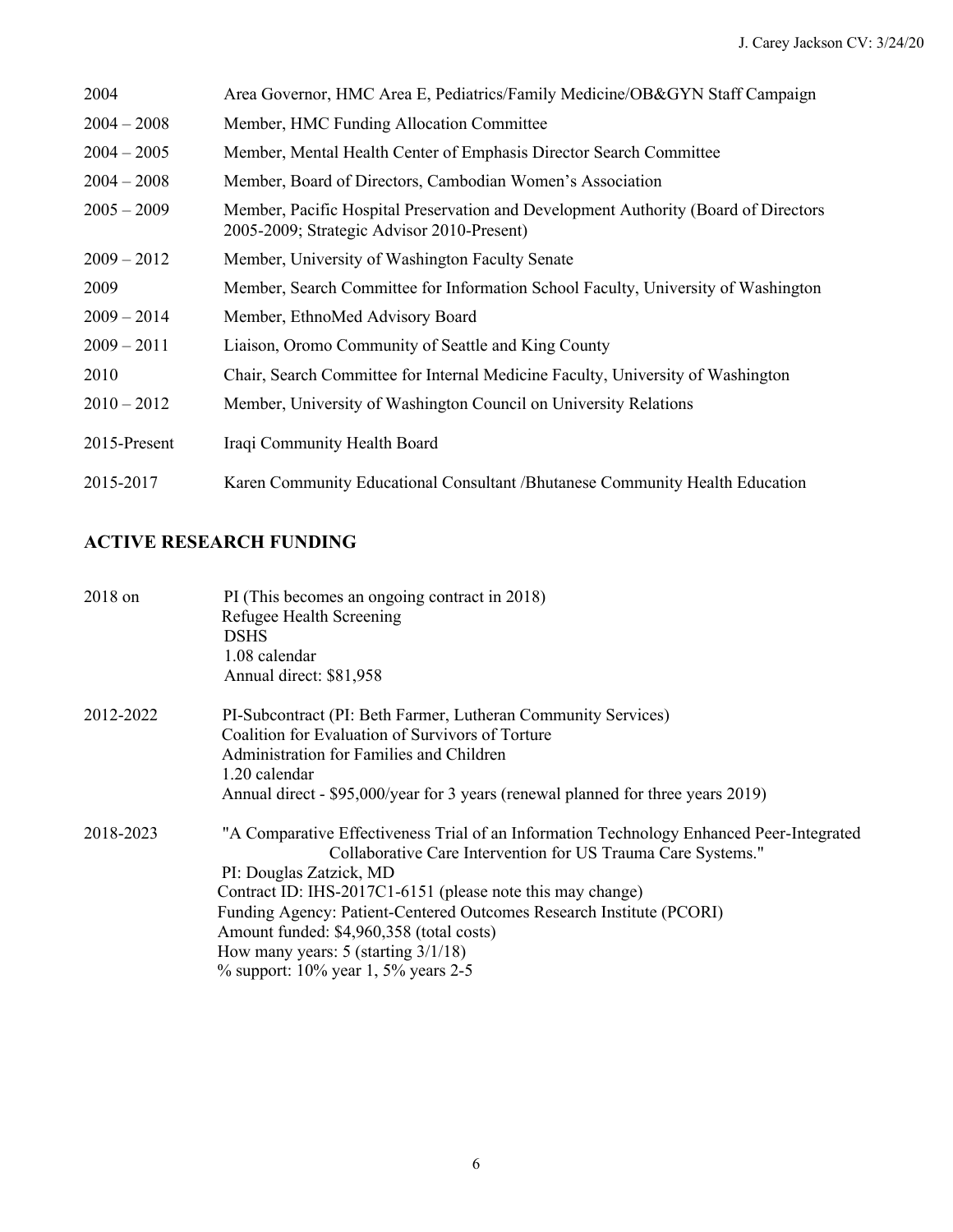### **BIBLIOGRAPHY**

#### **Peer-reviewed Articles**

- 1. **Jackson JC**. Comparative effects of medial preoptic anterior hypothalamic lesions in male Mongolian gerbils. J Und Res Bio Sci. 1979; 9:266-282.
- 2. Yahr P, **Jackson JC**, Newman A, Stevens DR, Clancy A. Paradigm for comparing sexual behavior and scent-marking in male gerbils. Physiol Behav. 1980; 24:263-366.
- 3. Yahr P, Commins D, **Jackson JC**, Newman A. Independent control of sexual and scent-marking behaviors of male gerbils by cells in or near the medial preoptic area. Horm Behav. 1982; 16:304-322.
- 4. **Jackson JC**, Jackson-Carroll L. The social significance of routine health behavior in Tamang daily life. Soc Sci Med. 1994; 38(7):999-1010.
- 5. Shimada J, **Jackson JC**, Goldstein E, Buchwald D. "Strong medicine": Cambodian views of medicine and medical compliance. J Gen Intern Med. 1995; 10(7):369-374.
- 6. Taylor VM, **Jackson JC**, Schwartz SM, Tu SP, Thompson B. Cervical cancer among Asian American women: a neglected public health problem? Asian Am Pac Isl J Health. 1996; 4:327-342.
- 7. **Jackson JC**, Rhodes LA, Inui TS, Buchwald D. Hepatitis B among the Khmer. Issues of translation and concepts of illness. J Gen Intern Med. 1997; 12(5):292-298.
- 8. Horowitz CR, **Jackson JC**. Female "circumcision": African women confront American medicine. J Gen Intern Med. 1997; 12(8):491-499.
- 9. Taylor VM, **Jackson JC**, Schwartz SM, Yasui Y, Tu SP, Thompson B. Cervical cancer control in a Cambodian American population. Asian Am Pac Isl J Health. 1998; 6(2):368-377.
- 10. Mahloch J, **Jackson JC**, Chitnarong K, Sam R, Ngo LS, Taylor VM. Bridging cultures through the development of a cervical cancer screening video for Cambodian women in the United States. J Cancer Educ. 1999; 14(2):109-114.
- 11. Taylor VM, Schwartz SM, **Jackson JC**, Kuniyuki A, Fischer M, Yasui Y, Tu SP, Thompson B. Cervical cancer screening among Cambodian-American women. Cancer Epidemiol Biomarkers Prev. 1999; 8(6):541- 546.
- 12. Taylor VM, **Jackson JC**, Pineda M, Pham P, Fisher M, Yasui Y. Hepatitis B knowledge among Vietnamese immigrants: implications for prevention of hepatocellular carcinoma. J Cancer Educ. 2000; 15(1):51-55.
- 13. Taylor VM, **Jackson JC**, Tu SP. Cancer control research among Cambodian Americans in Washington. Asian Am Pac Isl J Health. 2000; 8(1):32-38.
- 14. Taylor VM, **Jackson JC**, Yasui Y, Schwartz SM, Kuniyuki A, Fischer M, Tu SP. Pap testing stages of adoption among Cambodian immigrants. Asian Am Pac Isl J Health. 2000; 8(1):58-68.
- 15. **Jackson JC**, Taylor VM, Chitnarong K, Mahloch J, Fischer M, Sam R, Seng P. Development of a cervical cancer control intervention program for Cambodian American women. J Community Health. October 2000; 25(5):359-375.
- 16. Tu SP, Yasui Y, Kuniyuki A, Thompson B, Schwartz S, **Jackson JC**, Taylor VM. Breast cancer screening among Cambodian-American women. Canc Det Prev. 2000; 246(6):549-563.
- 17. Do HH, Taylor VM, Yasui Y, **Jackson JC**, Tu SP. Cervical cancer screening among Chinese immigrants in Seattle, Washington. J Immigrant Health. 2001; 3(1):15-21.
- 18. Taylor VM, Hislop TG, **Jackson JC**, Tu SP, Yasui Y, Schwartz SM, Teh C, Kuniyuki A, Acorda E, Marchand A, Thompson B. A randomized controlled trial of interventions to promote cervical cancer screening among Chinese women in North America. J Natl Cancer Inst. 2002; 94(9):670-677.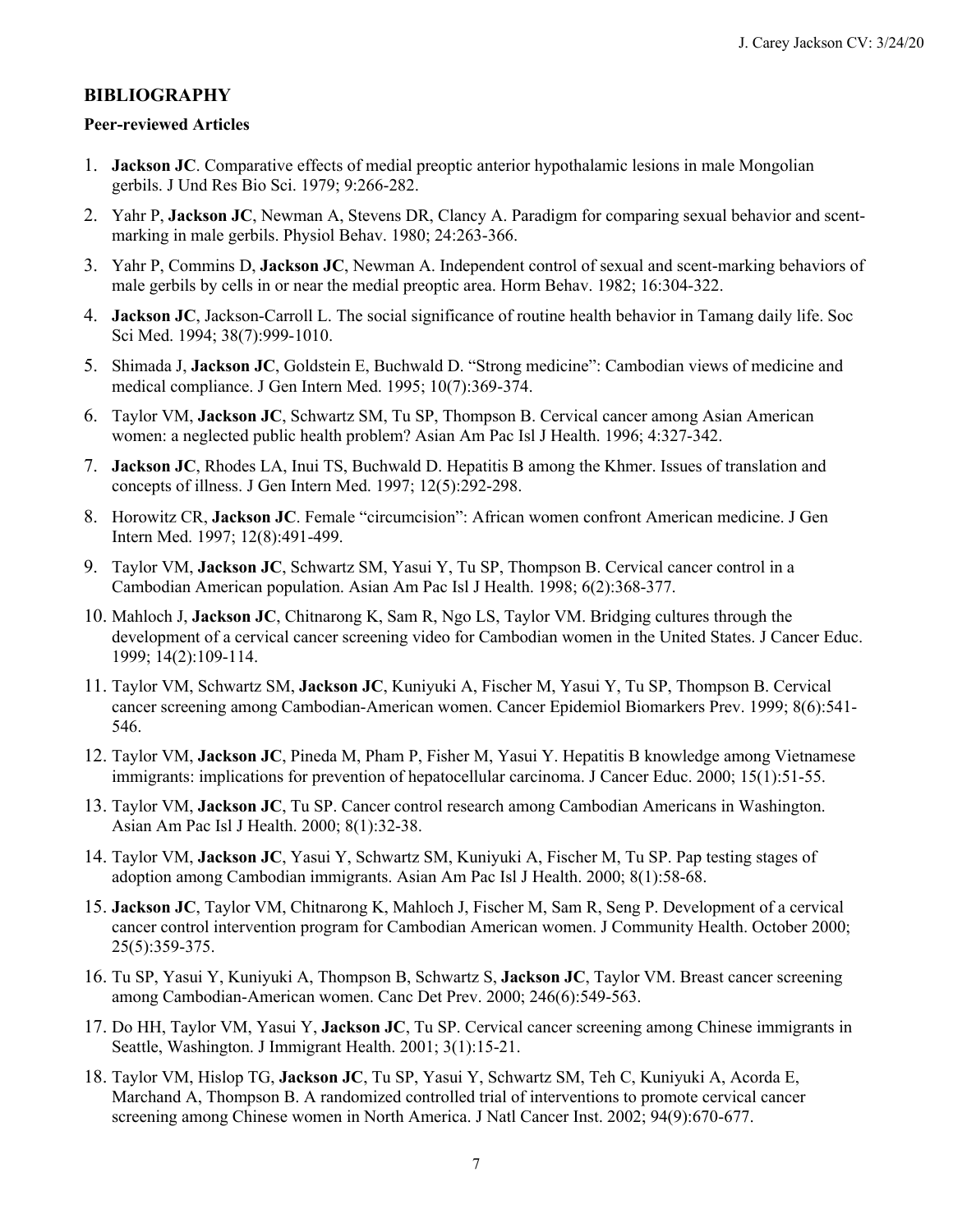- 19. **Jackson JC**, Do H, Chitnarong K, Tu S, Marchand A, Hislop G, Taylor V. Development of a cervical cancer control intervention in Chinese immigrants. J Immigrant Health. 2002; 4(3):147-157.
- 20. Taylor VM, **Jackson JC**, Chan N, Kuniyuki A, Yasui Y. Hepatitis B knowledge and practices among Cambodian American women in Seattle, Washington. J Community Health. 2002; 27(3):151-163.
- 21. Tu SP, Yasui Y, Kuniyuki A, Schwartz SM, **Jackson JC**, Taylor VM. Breast cancer screening: stages of adoption among Cambodian American women. Cancer Det Prev. 2002; 26(1):33-41.
- Cancer Screening Among Chinese Americans. Cancer Det Prev. 2002; 26(2):139-145. 22. Taylor VM, **Jackson JC**, Tu SP, Yasui Y, Schwartz SM, Kuniyuki A, Acorda E, Lin K, Hislop G. Cervical
- 23. Taylor VM, **Jackson JC**, Yasui Y, Kuniyuki A, Acorda E, Marchand A, Schwartz SM, Tu SP, Thompson B. Evaluation of an outreach intervention to promote cervical cancer screening among Cambodian American women. Cancer Det Prev. 2002; 26(4):320-327.
- 24. Thompson MJ, Taylor VM, **Jackson JC**, Yasui Y, Kuniyuki A, Tu SP, Hislop TG. Hepatitis B knowledge and practices among Chinese American women in Seattle, Washington. J Cancer Educ. 2002; 17(4):222-226.
- 25. Ralston JD, Taylor VM, Yasui Y, Kuniyuki A, **Jackson JC**, Tu SP. Knowledge of cervical cancer risk factors among Chinese immigrants in Seattle. J Community Health. 2003; 28(1):41-57.
- 26. Hislop TG, Deschamps M, The C, **Jackson C**, Tu SP, Yasui Y, Schwartz SM, Kuniyuki A, Taylor V. Facilitators and barriers to cervical cancer screening among Chinese Canadian women. Can J Public Health. 2003; 94(1):68-73.
- 27. Tu SP, Yasui Y, Kuniyuki A, Schwartz SM, **Jackson JC**, Hislop TG, Taylor V. Mammography screening among Chinese-American women. Cancer. 2003; 97(5):1293-1302.
- 28. Thompson MJ, Taylor VM, Yasui Y, Hislop TG, **Jackson JC**, Kuniyuki A, Teh C. Hepatitis B knowledge and practices among Chinese Canadian women in Vancouver, British Columbia. Can J Public Health. 2003 Jul-Aug; 94(4):281-6.
- mammography among Chinese Canadian women. Can J Public Health. 2003; 94(4):275-80 29. Jackson SL, Hislop TG, Teh C, Yasui Y, Tu SP, Kuniyuki A, **Jackson JC**, Taylor VM. Screening
- 30. Tu S, **Jackson JC**, Teh C, Lai A, Do H, Hsu L, Chang I, Tsang B, Hislop G, Taylor V. Translation Challenges of cross-cultural research and program development. Asian Am Pac Isl J Health. 2003; 10(1):58- 66.
- 31. Taylor VM, Yasui Y, Burke N, Nguyen T, Chen A, Acorda E, Choe JH, **Jackson JC**. Hepatitis B Testing Among Vietnamese American Men. Cancer Det Prev. 2004; 28:170-7.
- 32. Burke NJ, **Jackson JC**, Thai HC, Lam DH, Chan N, Acorda E, Taylor VM. "Good Health for New Years": Development of a cervical cancer control outreach program for Vietnamese immigrants. J Cancer Educ. 2004 Winter; 19(4):244-50.
- 33. Goldberg SV, Wallace J, **Jackson JC**, Chaulk CP, Nolan CM. Cultural case management of latent tuberculosis infection. Int J Tuberc Lung Dis. 2004 Jan; 8(1):76-82.
- 34. Taylor VM, Yasui Y, Burke N, Nguyen T, Acorda E, Thai H, Qu P, **Jackson JC**. Pap Testing Adherence among Vietnamese American Women. Cancer Epidemiol Biomarkers Prev. 2004 Apr; 13(4):613-9.
- 35. Burke NJ, **Jackson JC**, Thai HC, Stackhouse F, Nguyen T, Chen A, Taylor V. "Honoring tradition, accepting new ways:" Development of a hepatitis B control intervention for Vietnamese immigrants. Ethn Health. 2004; 2:153-69.
- 36. Taylor VM, Schwartz SM, Yasui Y, Burke N, Shu J, Lam DH, **Jackson JC**. Pap testing among Vietnamese women: health care system and physician factors. J Community Health. 2004; 29:437-50.
- 37. Taylor VM, Choe JH, Yasui Y, Li L, Burke N, **Jackson JC**. Hepatitis B awareness, testing, and knowledge among Vietnamese American men and women. J Community Health. 2005; 30(6):477-90.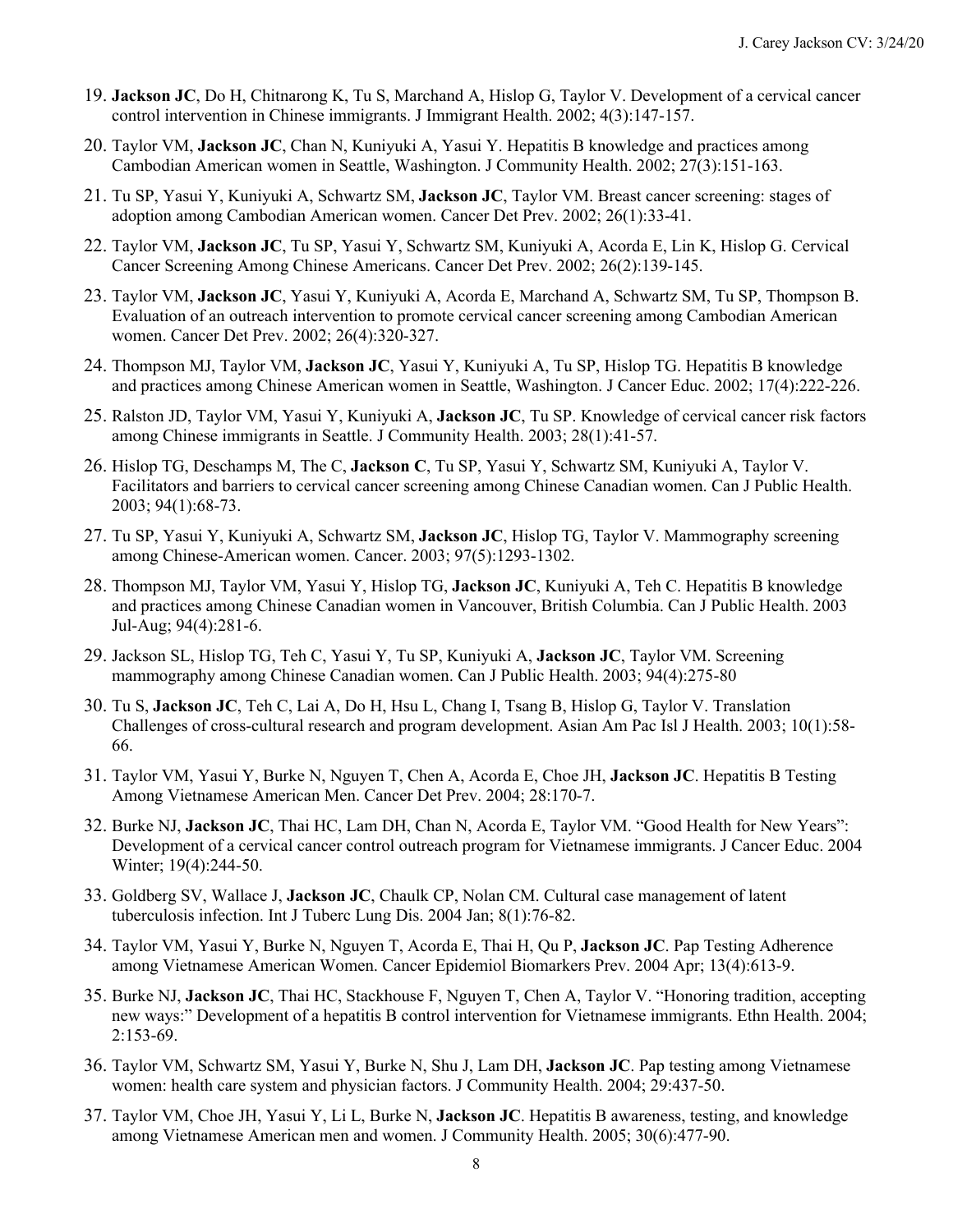- 38. Taylor, VM, Yasui Y, Burke N, Choe JH, Acorda E, **Jackson JC**. Hepatitis B knowledge and testing among Vietnamese-American women. Ethn Dis. 2005; 5:761-7.
- 39. Norris WM, Wenrich MD, Nielsen EL, Treece PD, **Jackson JC**, Curtis JR. Communication about end-of-life care between language-discordant patients and clinicians: Insights from medical interpreters. J Palliative Med. 2005; 8(5):1016-24.
- 40. Seng P, Acorda E, **Jackson JC**, Marchand A, Thai H, Tu SP, Taylor VM. AANCART Best Practices: Cancer awareness activities for Seattle's Cambodian community. Cancer. 2005; 104 (12 Suppl):2916-19.
- 41. Woodall ED, Taylor VM, Yasui Y, Ngo-Metzger Q, Burke N, Thai H, **Jackson JC**. Sources of health information among Vietnamese American men. J Immigrant Minority Health. 2006; 8(3):263-71.
- 42. Choe JH, Taylor VM, Yasui Y, Burke N, Nguyen T, Acorda E, **Jackson JC**. Health care access and sociodemographic factors associated with hepatitis B testing in Vietnamese American men. J Immigr Minor Health. 2006; 8(3):193-201.
- 43. Hislop G, Taylor V, Yasui Y, Tu SP, Teh C, **Jackson JC**. An intervention to promote cervical cancer screening among Chinese women in North America. Trends Cancer Res. 2006; 2:51-61.
- 44. Do HH, Taylor VM, **Jackson JC**, Burke N, Yasui Y, Schwartz S. Knowledge about cervical cancer risk factors, traditional health beliefs, and Pap testing among Vietnamese American women. J Immigrant Minority Health. 2007; 9(2):109-14.
- 45. Linden HM, Reisch LM, Hart Jr A, Harrington M, Nakano C, **Jackson JC**, Elmore JG. Attitudes toward participation in breast cancer randomized clinical trials in the African American community: A focus group study. Cancer Nursing. 2007; 30(4):261-9.
- 46. Chan NL, Yasui Y, Thompson B, Taylor VM, Tu SP, Do H, Harris JR, **Jackson JC**. Secondhand Smoke in the Home and Pap Testing among Vietnamese American Women. Asian Pacific Journal of Cancer Prevention. 2007; 8(2):178-82.
- 47. Chan NL, Thompson B, Taylor VM, Yasui Y, Harris J, Tu SP, Acorda E, **Jackson JC**. Smoking prevalence, knowledge, and attitudes among a population of Vietnamese American men. Nicotine and Tobacco Research. 2007; 9(Supp 3):S475-S484.
- 48. Pham K, Thornton JD, Engelberg RA, **Jackson JC**, Curtis JR. Alterations during medical interpretation of ICU family conferences that interfere with or enhance communication. Chest. 2008; 134(1):109-16. PMCID: PMC2693085
- 49. Taylor VM, Nguyen TT, **Jackson JC**, McPhee SJ. Cancer disparities: Cervical cancer control research in Vietnamese American communities. Cancer Epidemiol Biomarkers Prev. 2008; 17(11):2924-30.
- 50. Thornton JD, Pham K, Engelberg RA, **Jackson JC**, Curtis JR. Families with limited English proficiency receive less information and support in interpreted intensive care unit family conferences. Crit Care Med. 2009; 37(1):89-95. PMCID: PMC2678961
- 51. Taylor VM, Yasui Y, Nguyen TT, Woodall E, Do HH, Acorda E, Li L, Choe J, **Jackson JC**. Pap smear receipt among Vietnamese immigrants: the importance of health care factors. Ethn Health. 2009; 14(6):575- 89. PMCID: PMC2788032
- 52. Boynton L, Bentley J, Hussein N, **Jackson JC**. Hargeisa. Group Hospital psychiatric ward. Am J Psychiatry. 2010; 167(7):762.
- 53. Boynton L, Bentley J, **Jackson JC**, Gibbs TA. The role of stigma and state in the mental health of Somalis. J Psychiatr Pract. 2010; 16:265-268.
- 54. Taylor VM, **Jackson JC**, Yasui Y, Nguyen TT, Woodall E, Acorda E, Li L, Ramsey S. Evaluation of a cervical cancer control intervention using lay health workers for Vietnamese American women. Am J Public Health. 2010; 100(10):1924-9.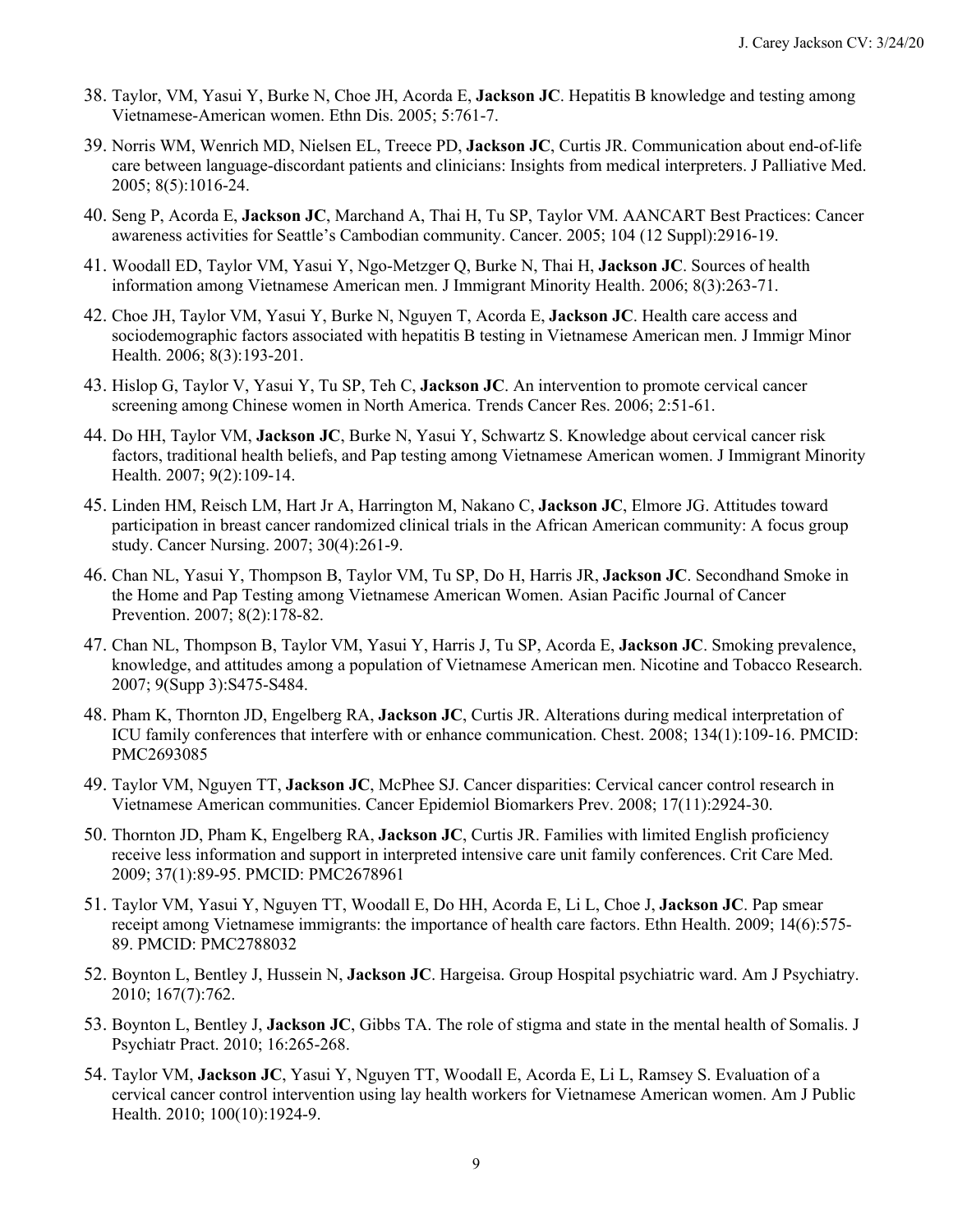- 55. Scoggins JF, Ramsey SD, **Jackson JC**, Taylor VM. Cost effectiveness of a program to promote screening for cervical cancer in the Vietnamese-American population. Asian Pac J Cancer Prev. 2010; 11:717-722. PMID: 21039042.
- 56. **Jackson JC**, Nguyen D, Hu N, Harris R, Terasaki G. Alterations in medical interpretation during routine primary care. J Gen Intern Med. 2011; 26(3):259-64. PMID: 20922496.
- 57. Taylor VM, Talbot J, Do HH, Liu Q, Yasui Y, **Jackson JC**, Bastani R. Hepatitis B knowledge and practices among Cambodian Americans. Asian Pacific Journal of Cancer Prevention. 2011; 12:1-5.
- 58. Taylor VM, Bastani R, Burke N, Talbot J, Sos C, Liu Q, **Jackson JC**, Yasui Y. Factors associated with hepatitis B testing among Cambodian American men and women. J Immigrant Minority Health. 2012;14:30- 38.
- 59. Taylor, VM, Bastani R, Burke N, Talbot J, Sos C, Qi Liu, Do H, **Jackson JC.** Yasui,Y, Evaluation of a Hepatitis B Lay Health Worker Intervention for Cambodian Americans. J. Community Health. 2013; 38:546– 553.
- 60. **Jackson JC,** Haider M, Wilson Owens C, Ahrenholz, N, Molnar, A, Farmer, B. and Terasaki,G Healthcare Recommendations For Recently Arrived Refugees: Observations from EthnoMed , Harvard Public Health Review, Volume 7, April, 2016.
- 61. Zhang Y, Ornelas IJ, Do HH, Magarati M, **Jackson JC**, Taylor VM. Provider perspectives on promoting cervical cancer screening among refugee women. Journal of Community Health 2016. [Epub ahead of print, Nov 12]
- 62. Lor B, Ornelas IJ, Magarati M, Do HH, Zhang Y, **Jackson JC**, Taylor VM. We should know ourselves: Burmese and Bhutanese refugee women's perspectives on cervical cancer  screening. **Health Educ Behav.** 2017 Dec 1:1090198117742153.
- 63. Results From a Pilot Video Intervention to Increase Cervical Cancer Screening in Refugee Women India J. Ornelas, PhD, MPH , Khanh Ho, MPH1 **, J. Carey Jackson, MD, MA, MPH** , Jaime Moo-Young, MD , Anh Le, BA, BS , H. Hoai Do, MPH2 , Bouapanh Lor, MPH1 , Maya Magarati, PhD , Ying Zhang, MD, MPH1 , and Victoria M. Taylor, MD, MPH, Health Educ Behavior, pgs 1-10, /doi/10.1177/1090198117742153.

#### **Book Chapters**

- 1. **Jackson JC**. Medical Interpretation: An Essential Clinical Service for Non-English Speaking Immigrants. In  Sana Loue, ed. *Handbook of Immigrant Health*. Plenum Press, 1998.
- 2. Taylor VM, Hislop TG, Yasui Y, Tu SP, **Jackson JC**. Community based breast and cervical cancer control research in Asian immigrant communities. In D'Agostino RB, Sullivan L, Massaro J, eds. *The Wiley Encyclopedia of Clinical Trials*. Wiley-Interscience, 2007.
- 3. **Jackson JC**, Zatzick D, Harris R, Gardiner L. Loss in Translation: Considering the Critical Role of Interpreters and Language in the Psychiatric Evaluation of Non-English Speaking Patients. In Loue S, Sajatovic M, Roberts L, eds., *Diversity Issues in the Diagnosis, Treatment, and Research of Mood Disorders*. Oxford University Press, 2008.

#### **Web Sites:**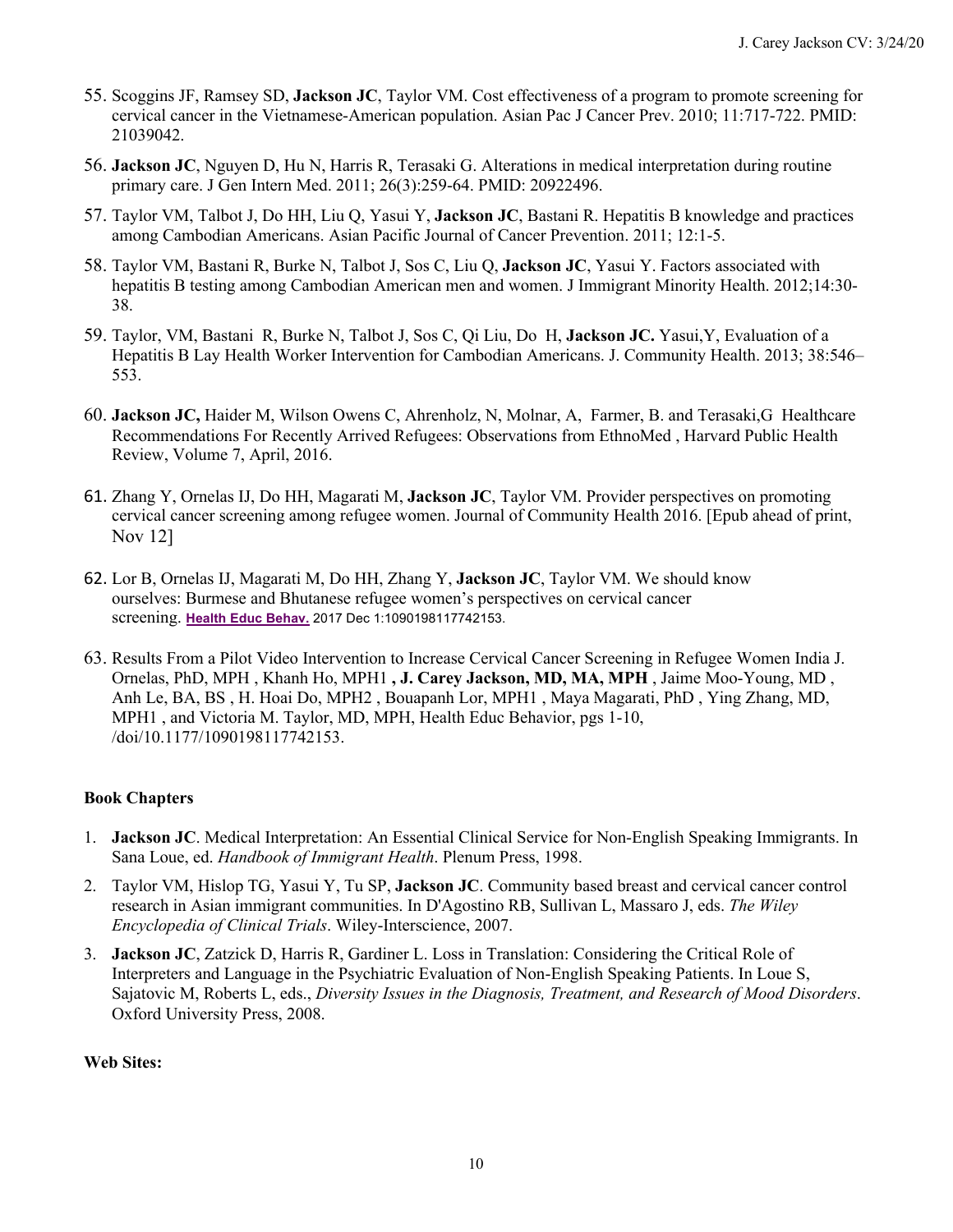*[Ethnomed.org,](https://Ethnomed.org)* Medical Director for Clinical Content: Clinically relevant cultural information on immigrant and refugee communities in Seattle. 650,000 unique hits annually, international readership.

#### **Videos**

- 1. **Jackson JC**, Kith P, Taing L, Mean S. "Understanding Diabetes": A Cambodian Language Video Series to Educate Cambodians about Diabetes and its Management. (1995)
- 2. **Jackson JC**, Givens K, Kith P, Taing L, Mean S. "Check your Blood Sugar." A Cambodian language Video Series to Educate Cambodians about Diabetes and its Management. (1995)
- 3. **Jackson JC**, Givens K, Kith P, Taing L, Mean S. "Taking Oral Medication for Diabetes." A Cambodian language Video Series to Educate Cambodians about Diabetes and its Management. (1995)
- 4. Holmberg J, **Jackson JC**, Kith P, Mean S. "Diabetes and Nutrition". A Cambodian Language Video Series to Educate Cambodians about Diabetes and its Management. (1996)
- 5. Mahloch J, **Jackson JC**, Chitnarong J, Sam R. "The Preservation of Traditions." A Cambodian Language Video to Educate Cambodians about Cervical Cancer and Pap Testing. (1997)
- 6. **Jackson JC**, Do H, Teh C, Tu S. "A New Pathway to Women's Health" (Cantonese/Mandarin with English subtitles). A Video to Educate Chinese Women about Cervical Cancer and Pap Testing. (1999)
- 7. Burke N**, Jackson JC**, Burke N, Thai H. "Good Health for New Years". Video on Hepatitis B, Vietnamese and English. (2002)
- 8. Burke N, **Jackson JC**, Thai H. "Honoring Tradition, Accepting New Ways." Video on Pap Testing, Vietnamese and English. (2002)
- 9. New Tools for a New Life, Taylor, **Jackson JC**, Ornelas IJ, Magarati M, Do HH, Zhang Y, Taylor VM.Video on Cervical Cancer Screening for Karen speaking refugees (2017). Located on [EthnoMed.org](https://EthnoMed.org)
- 10. New Tools for a New Way of Life, **Jackson JC** , Ornelas IJ, Magarati M, Do HH, Zhang Y, , Taylor VM.Video on Cervical Cancer Screening for Nepali Bhutanese refugees. (2017). Located on [EthnoMed.org](https://EthnoMed.org)

#### **Other Publications**

- 1. Carmen W, Higgins I, **Jackson JC**, Oh M, and Wu S. The Effects of Air Pollution on Ventilatory Lung Daily Pollutant Concentrations. EPA Report, 1982. Function in Children; Daily Changes in Forced Expiratory Volume and Forced Vital Capacity in Relation to
- 2. **Jackson JC**. Linguistic and Cultural Aspects of Tuberculosis Screening and Management for Refugees and Immigrants. Tuberculosis & Migration, Proceedings of the International Union Against Tuberculosis and Lung Disease, North American Region First Mid Year Conference. Chicago, 1996; 155-166.
- 3. Taylor V, **Jackson JC.** Cervical Cancer Screening for Southeast Asian Immigrants. A Neglected Public Health Issue. Washington Public Health. Summer 1999; 17:15-17.
- 4. **Jackson JC**, Kwan-Gett T, Howard E, Graham E, Marchand A. **EthnoMed Website (**<http://ethnomed.org>**).**  representative year we recorded more than  $500,000$  visits to this site by  $\sim$ 54,000 different users. Internet web site that contains medical and cultural information on immigrant/refugee groups. In a
- 5. Horowitz CR, **Jackson JC**, Teklemariam M. Female Circumcision. N Engl J Med. 1995; 332(3):188. Letter.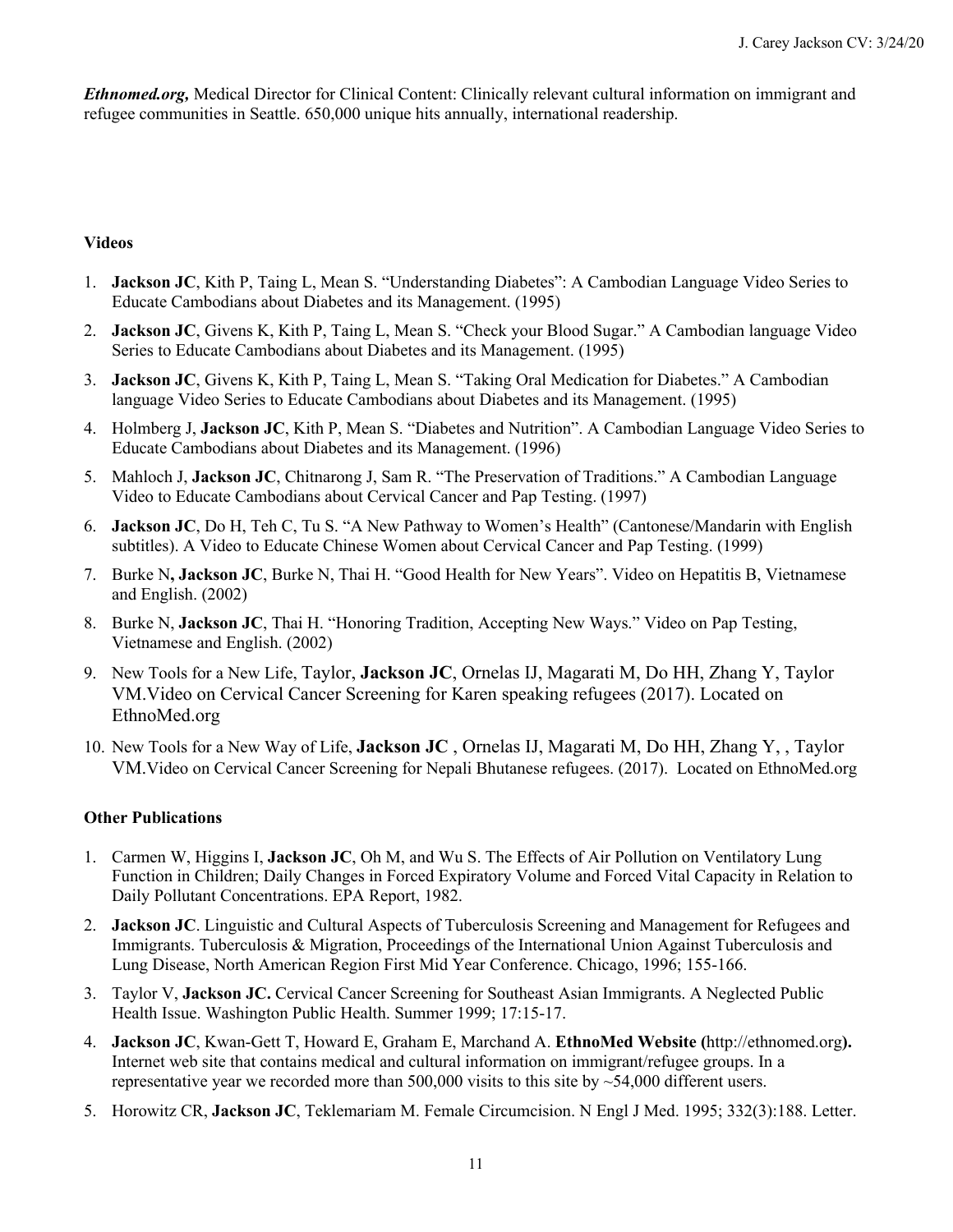- 6. **Jackson JC**. *The Politics of Medical Encounters* for the Journal of General Internal Medicine, Vol.7, No. 1, Jan-Feb, 1992. Book Review.
- Medicine, Vol. 11, No. 12, Nov, 1996. Book Review. 7. **Jackson JC**. *Health and Social Change in International Perspective* for the Journal of General Internal
- 8. **Jackson JC**, Chaulk CP. Assessing culture, context, power differences, and psychological development when delivering health care to foreign-born adolescents. Int J Tuberc Lung Dis. 2004 Jun; 8(6):687-8.
- 9. Linden H, **Jackson JC**. Ending Cancer Treatment Disparities. Guest column, Seattle Post-Intelligencer. February 5, 2008.
- Unity for Health (online newsletter at <http://www.the-networktufh.org/home/index.asp>). 2008. 10. **Jackson JC**. Extending Interpreter Services to Meet a Broader Spectrum of Need. The Network: Towards
- 11. **Jackson JC**, Pang J. Primary Care Management of Latent Tuberculosis Infection (LTBI) and TB Disease among Foreign-born Populations: A Study of Barriers and Facilitators. TB Notes No. 3, 2008. Newsletter index at [http://www.cdc.gov/tb/notes/default.htm.](http://www.cdc.gov/tb/notes/default.htm)
- 12. **Jackson JC.** Universal Human Rights and the Northwest-Viewpoint, Seattle/Local Health Guide (2/2014).

### **Submitted**

### **Abstracts**

- 1. Diwan AD, **Jackson JC**. Epidemiological Study of Amyotrophic Lateral Sclerosis in the Hawaiian Islands. 12th World Congress of Neurology, Kyoto, Japan, September, 1981.
- 2. **Jackson JC**, Rubel A. The AIDS Patient as "Trainwreck." The Impact of Cross-Cultural Research on a Physician's Practice. Invited paper, 86th Annual Meeting of the American Anthropological Association, Chicago, November, 1987.
- 3. **Jackson JC**. Routine and Ritual Treatment of Diarrhea among the Tamang of Nepal. Robert Wood Johnson Clinical Scholars Program national meeting, Fort Lauderdale, October, 1991.
- 4. **Jackson JC**, Inui TS. Communicating Across Cultures: Hepatitis B and the Khmer. Robert Wood Johnson Clinical Scholars Program National Meeting, Fort Lauderdale, October, 1992.
- 5. **Jackson JC**. Hepatitis B and Khmer Refugees: Considering Patient Experience When Translating. Invited paper, 92nd Annual Meeting at the American Anthropological Association, Washington D.C., November, 1993.
- 6. **Jackson JC**, Graham E, Teklemariam E, Pothan W, Chitnarong K. A Model to Enhance Access and Manage Care for Socio-Linguistic Minorities. Society of General Internal Medicine Annual National Meeting, San Diego, May, 1995. J Gen Intern Med 1995:supp vol 10(4);121.
- 7. **Jackson JC**, Graham E, Degracia E, Chitnarong K. Internal Medicine Resident Knowledge and Satisfaction Interpreted Medical Encounters. Society of General Internal Medicine, Annual National Meeting, San Diego, May, 1995. J Gen Intern Med 1995:supp vol 10(4);122.
- 8. Kelly-Hedrick H, **Jackson JC**, Kwan-Gett T, Graham E, Howard E. Ethnomed: A Cross-Cultural Clinical Tool for Health Care Providers. Society of General Internal Medicine, Annual National Meeting, San Diego, May, 1995. J Gen Intern Med 1995:supp vol 10(4);122.
- 9. Horowitz CR, **Jackson JC**. Female Circumcision: African Women Confront American Medicine. Society of General Internal Medicine, Annual National Meeting, San Diego, May 1995. J Gen Intern Med 1995;supp vol 10(4);121.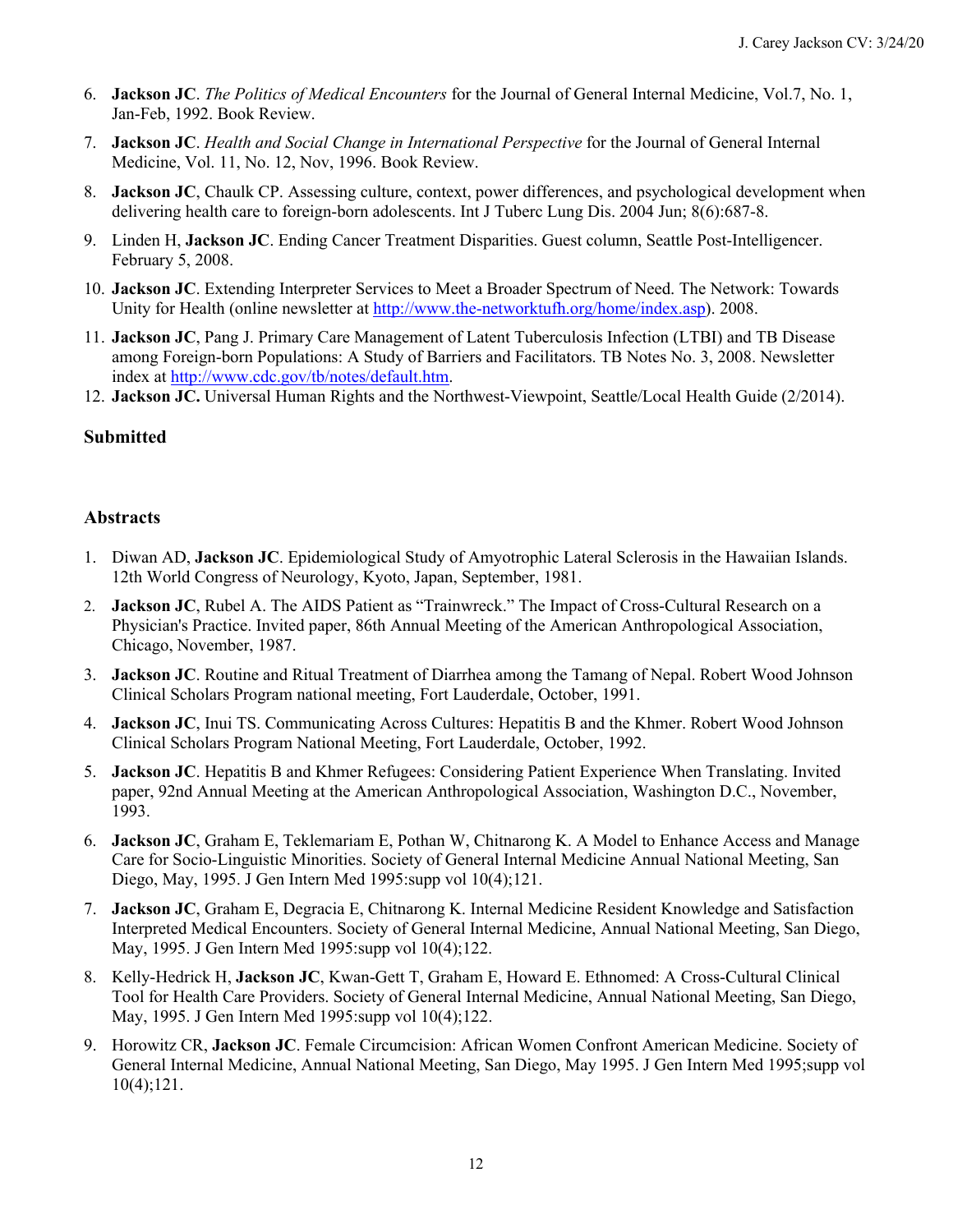- 10. Graham EA, **Jackson JC**, Liu LL, Kwan-Gett TS, Teklemariam E, Pothan WM. Cross-Cultural Health Care: Allowing Ethnic Communities to Educate Providers (workshop). Ambulatory Pediatric Association National Meeting, San Diego, May, 1995.
- 11. Graham EA, **Jackson JC**, DeGracia E, Chitnarong K. Resident knowledge of Cross-Cultural Medical Encounters (poster). Ambulatory Pediatric Association National Meeting, San Diego, CA, May 1995.
- 12. **Jackson JC**, Graham EA, Kwan-Gett TS, Howard EH. Ethnomed: A Cross-Cultural Clinical Tool for Health Care Providers. Public Health Education and Health Association's 124th Annual Meeting, New York, November 17-21, 1996.
- 13. Graham EA, **Jackson JC**, Hatcliffe M. A Model Program to Enhance Access and Manage Care for Socio- Linguistic Minorities. American Public Health Association's Annual Meeting, New York, November 17-21, 1996.
- 14. **Jackson JC**. EthnoMed: A Clinical Tool with a Community Voice. Selected Topics in Health Informatics, Seattle, January, 1997.
- 15. Graham EA, **Jackson JC**, Teklemariam E, Pothan WM, Chitnarong K. A Model Program to Enhance Access and Manage Care for Sociolinguistic Minorities. The Society for Applied Anthropology Annual Meeting, Seattle, March, 1997.
- 16. **Jackson JC**. Traditional Herbalists, Physicians and Ethnobotanists: Partners in the Sustainable Development of Biodiversity. The Society for Applied Anthropology Annual Meeting, Seattle, March, 1997.
- 17. Graham EA, **Jackson JC**, Teklemariam E, Pothan WM, Chitnarong K. A Model Program to Enhance Access and Manage care for Socio-linguistic Minorities. The Society for Applied Anthropology 1997 Annual Meeting, Seattle, Washington, March 6, 1997.
- 18. **Jackson JC**, Howard E. EthnoMed: A Web Site to Assist Clinicians Who Care for Non-English Speaking Refugees. The Society for Applied Anthropology 1997 Annual Meeting, Seattle, Washington, March 6, 1997.
- 19. **Jackson JC**. Traditional Herbalists, Physicians and Ethnobotanists: Partners in the Sustainable Development of Biodiversity. The Society for Applied Anthropology 1997 Annual Meeting, Seattle, Washington. March 6, 1997.
- 20. **Jackson JC,** Taylor V, Chitnarong K, Thompson B, Sam R, Fischer M. Pap Testing Among Cambodian Refugees: Barriers and Facilitators. Journal of General Internal Medicine, Vol 13 Supplement 1, April 1998.
- 21. **Jackson JC,** Chitnarong K, Sam R, Taylor V, Thompson B. The Relevance of Traditional Health Practices to Cervical Cancer Prevention for Cambodian Women. Journal of General Internal Medicine, Vol 13 Supplement 1, April 1998.
- 22. Kwan-Gett T, **Jackson JC**, Graham E, Howard E, Field K. A World Wide Web Resource for Cross Cultural Issues in Tuberculosis. Poster presented at the l998 ALA/ATS International Conference in Chicago, IL.
- 23. **Jackson JC,** Chitnarong K, Sam R, Taylor V, Thompson B. The Relevance of Traditional Health Practices to Cervical Cancer Prevention for Cambodian Women. American Public Health Association's Annual Meeting, Washington DC, 1998.
- 24. Mahloch J, **Jackson JC**, Chitnarong K, Sam R, Ngo LS, Taylor VM. A Pap Testing Video for Cambodian Women: Bridging Cultures. American Public Health Association annual meeting, Washington DC, 1998.
- 25. Taylor V, **Jackson JC,** Schwartz S, Yasui Y, Thompson B, Tu SP, Kuniyuki A. Pap Testing Use in a Cambodian Population. American Public Health Association Annual Meeting, Washington DC, l998.
- 26. **Jackson JC,** Taylor V, Seng P, Sam R, Fischer M, Marchand A. A Neighborhood-Based Cervical Cancer Control Intervention for Cambodian Women. American Public Health Association Annual Meeting, Washington DC, 1998.
- 27. Tu SP, Yasui Y, Thompson B, Kuniyuki A, Taylor V, **Jackson JC**. Breast Cancer Screening by Cambodian American women. American Public Health Association annual meeting, Washington DC, 1998.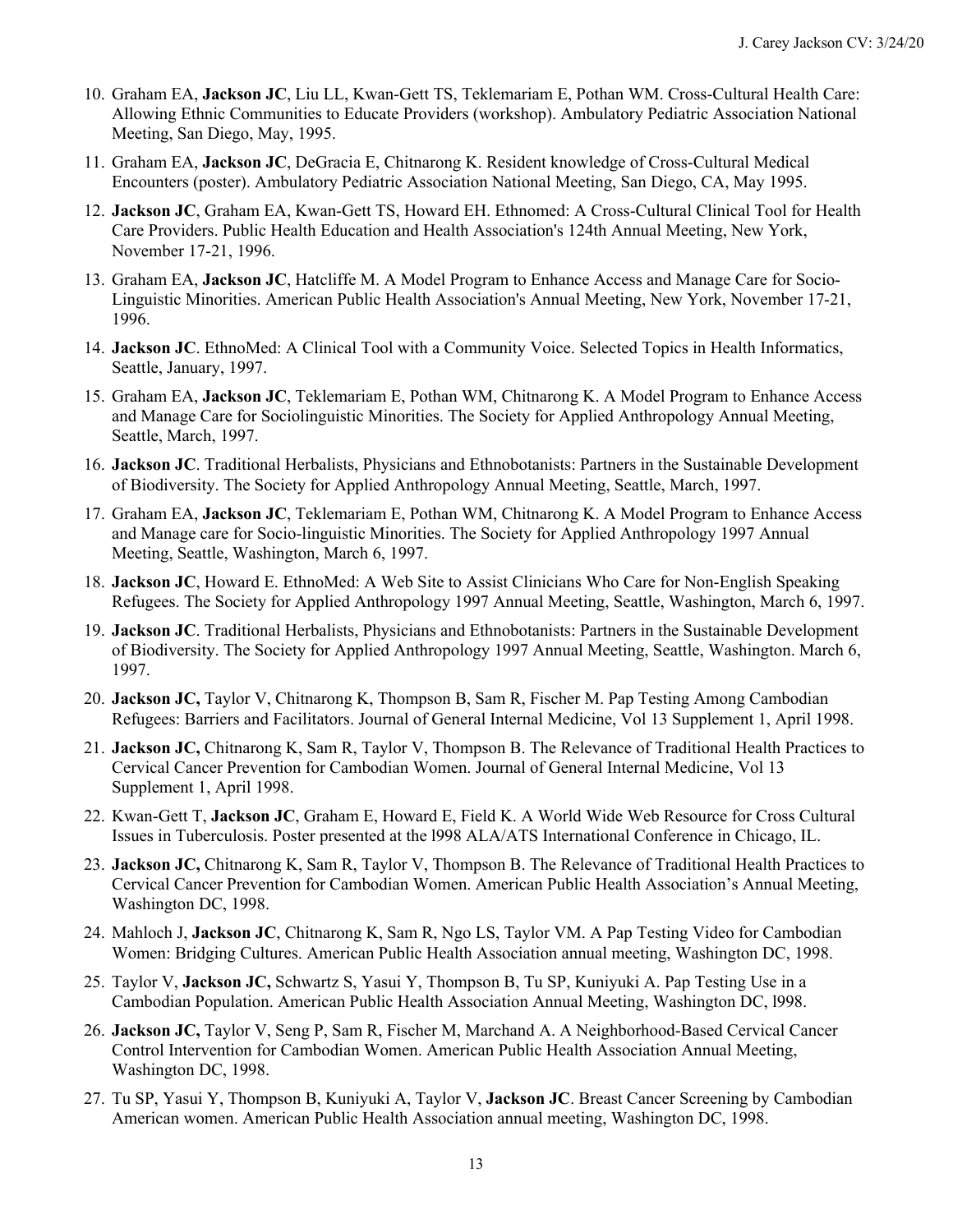- 28. Tu S, Teh C, Do H, Lai A, Hsu L, Chan I, Tseng B, Ng P, **Jackson JC**, Hislop G, Taylor V. Cross-cultural research: Translation challenges of survey instrument development. American Public Health Association Meeting and Exhibition, Washington DC, 1998.
- 29. Mahloch J, **Jackson JC**, Chitnarong K, Sam R, Ngo LS, Taylor V: American Public Health Association's 126th Annual Meeting: A Pap Testing Video for Cambodian Women: Bridging Cultures, November 15-19, 1998.
- 30. Taylor V, **Jackson JC,** Yasui Y, Schwartz S, Kuniyuki A, Fischer M, Tu Shin-Ping. Cervical Cancer Screening Among Cambodian American Immigrants. Society of General Internal Medicine Annual Meeting, San Francisco, CA, 1999.
- 31. Tu S, Yasui Y, Kuniyuki A, Thompson B, **Jackson JC**, Taylor V. A Population-Based Survey of Breast Cancer Screening by Cambodian-American Women. Society of General Internal Medicine Annual Meeting, San Francisco, CA, 1999.
- 32. Taylor V, **Jackson JC**, Yasui Y, Schwartz S, Kuniyuki A, Fischer M, Tu SP. Cervical Cancer Screening Among Cambodian American Immigrants. Society of General Internal Medicine Annual Meeting, San Francisco, CA, 1999.
- 33. **Jackson JC**, Chitnarong K, Seng P, Taylor V, Thompson B. Cervical Cancer Screening among Cambodian Immigrant Women: The Significance of Traditional Health Beliefs. Society of General Internal Medicine Annual Meeting, San Francisco, CA, 1999.
- 34. **Jackson JC**. Cross-Cultural Communication in Health Care: Lessons from Primary Care and Mental Health Settings, Workshop presentation Northwestern University Medical School, Chicago, IL. July 23, 1999.
- 35. Tu S, Yasui Y, Kuniyuki A, **Jackson JC**, Taylor V, Thompson B. Development and Validation of an Acculturation Scale for Cambodian-Americans. Presented at the APHA annual meeting, Chicago, IL, Nov. 1999.
- 36. **Jackson JC**, Taylor V, Chitnarong K, Mahloch J, Fischer M, Sam R, Seng P. Development of a Cervical Cancer Control Intervention Targeting Cambodian women. Presented at the APHA annual meeting, Chicago, IL, Nov. 1999.
- 37. **Jackson JC**, Chitnarong J, Teh C, Tu SP, Pineda M, Do H, Taylor V, Hislop G. Health Promotion and Cancer Prevention Practices in North American Chinese Women. APHA Meeting and Exhibition, Chicago, IL, Nov. 1999.
- 38. Thompson B, Yasui Y, Thompson A, Taylor V, **Jackson C**, Urgan N. Costs and Cost-effectiveness of a Cervical Cancer Control Intervention Targeting Cambodian Immigrants. Presented at the APHA annual meeting, Chicago, IL, Nov. 1999.
- 39. Taylor V, **Jackson C**, Yasui Y, Schwartz S, Kuniyuki A, Fischer M, Tu SP. Stages of Pap Testing Adoption Among Cambodian Immigrants. Presented at the APHA annual meeting, Chicago, IL, Nov. 1999.
- 40. Hislop TG, Teh CZ, Lai A, Taylor VM, **Jackson C**, and Tu SP. Development of a Cancer Control Intervention for Pap Screening in North American Chinese Women. Building Bridges, Victoria, B.C. April 29-May 2000.
- 41. Hislop TG, Schwartz S, Taylor V, Pineda M, Tu SP, The C, **Jackson C**, Yasui Y. Identification of Chinese Subjects for Etiological and Cancer Control Research: Description of Sampling Methods Based upon Surnames. Presented at the North American Association of Central Cancer Registries Annual Meeting, New Orleans, 2000.
- 42. Tu S, Yasui Y, Kuniyuki A, **Jackson JC**, Taylor V, Schwartz S. Breast Cancer Screening: Stages of Adoption by Cambodian-American Women. American Society of Preventive Oncology, Bethesda, MD. March 5-7, 2000.
- 43. Hislop TG, Taylor VM, **Jackson C**, Tu SP, Teh CZ, Lai A, Yasui Y, Kuniyuki A. Cancer Control Intervention with Pap Screening in North American Chinese Women: The Vancouver Experience. Presented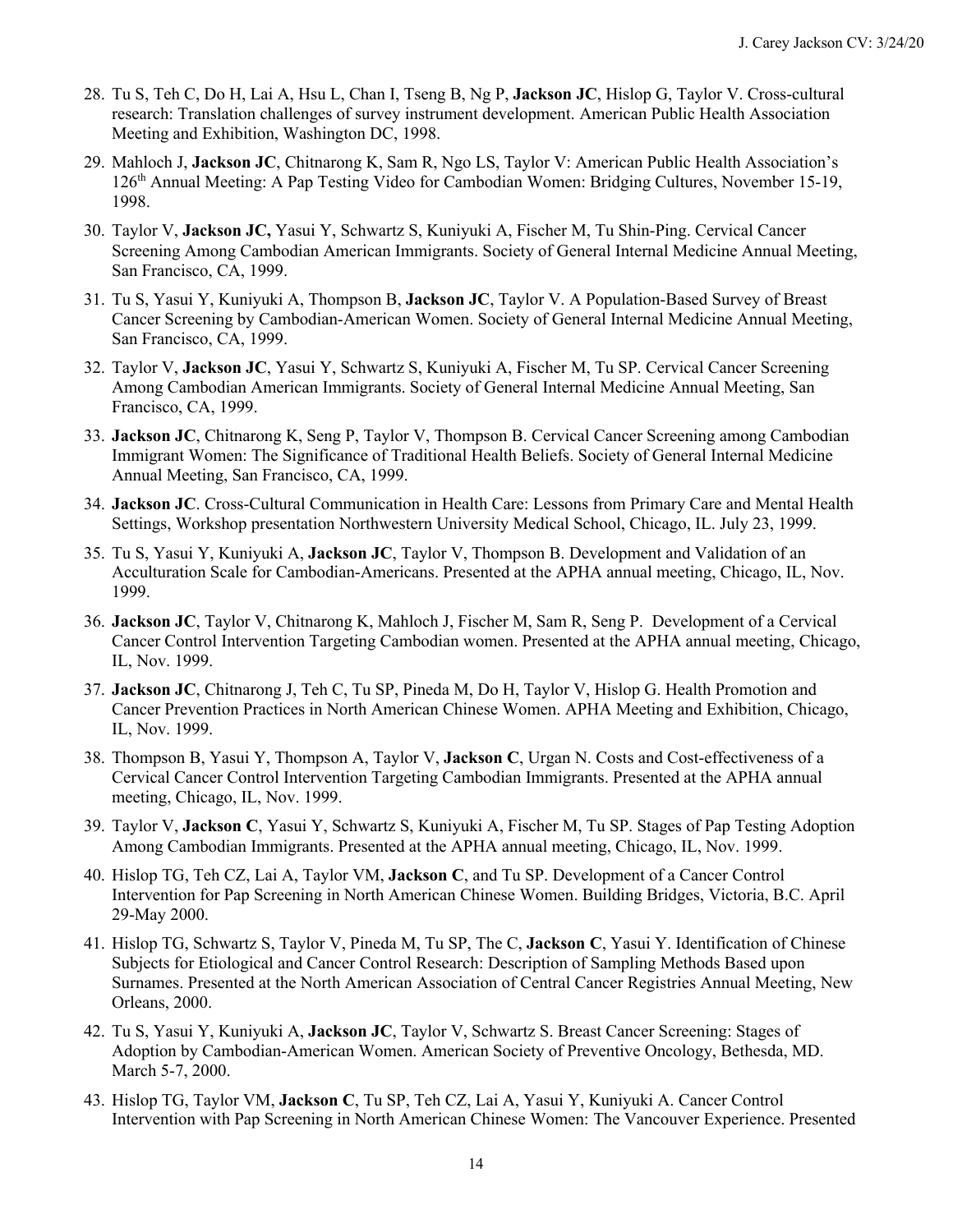at the Tenth Conference on Health Problems related to the Chinese in North America. San Francisco, CA, 2000.

- 44. Tu S, G Hislop, Yasui Y, A Kuniyuki, **JC Jackson**, and Taylor, V. Breast Cancer Screening among Chinese- American Women. Presented at the Tenth Conference on Health Problems Related to the Chinese in North America. San Francisco, CA, 2000.
- 45. Hislop TG, Taylor VM, **Jackson JC**, Tu SP, Teh C, Lai A, Yasui Y, Kuniyuki A. Cancer Control Intervention with Pap Screening in North American Chinese Women: the Vancouver Experience. Presented at the APHA annual meeting, Boston, MA, 2000.
- 46. Tu S, Hislop G, Yasui Y, Kuniyuki, **Jackson JC**, Taylor V. Breast Cancer Screening among Chinese American Women. Presented at the APHA annual meeting, Boston, MA, 2000.
- 47. Lai KV, Piccinin D, Lee J, VanHorn K, Teshome T**, Jackson C**. Multi-Cultural Diabetes Education Classes for Vietnamese and Ethiopian Communities Websites: [http://ethnomed.org/](http://ethnomed.org) (2000).
- 48. Taylor VM, **Jackson JC**, Tu SP, Yasui Y, Schwartz SM, Kuniyuki A, Acorda E, Hislop TG. Cervical Cancer Screening among Chinese Americans. Poster presentation at the SGIM annual meeting, San Diego, CA, 2001.
- 49. Thompson MJ, Taylor VM, Yasui Y, Hislop TG, **Jackson JC**, Kuniyuki A, Teh C. Hepatitis B Knowledge and Practices among Chinese Women in Vancouver and Seattle. Presented at the First Asian American Cancer Control Academy, Oakland, CA, 2001.
- 50. Taylor V, Hislop G, **Jackson JC**, Tu SP, Yasui Y, Schwartz S, Teh C, Kuniyuki A, Acorda E, Marchand A. An Evaluation of Two Cervical Cancer Screening Interventions for Chinese Women in North America. Annual Meeting, American Public Health Association, Atlanta, GA, 2001.
- 51. Taylor V, **Jackson JC**, Tu SP, Yasui Y, Schwartz S, Kuniyuki A, Acorda E, Hislop G. Cervical Cancer Screening Among Chinese American Women. Annual Meeting, American Public Health Association, Atlanta, GA, 2001.
- 52. Thompson M, Taylor V, Yasui Y, Hislop G, **Jackson JC**, Kuniyuki A. Hepatitis B Knowledge and Prevention in North American Chinese women. Annual Meeting, American Public Health Association, Atlanta, GA, 2001.
- 53. Thompson M, Taylor V, Yasui Y, Hislop G, **Jackson JC**, Kuniyuki A, Tu SP, Hislop TG. Hepatitis B Knowledge among Chinese Women in Seattle, Washington. Presented at the Twenty-third Society of Teachers of Family Medicine annual conference on patient education, Seattle, WA, 2001.
- 54. Chan NL, Taylor VM, **Jackson JC**, Kuniyuki A, Yasui Y. Hepatitis B Knowledge and Practices among Cambodian American Women in Seattle, WA. Annual Meeting, American Public Health Association, Philadelphia, PA, 2002.
- 55. Tu SP, Chan NL, Yasui Y, Kuniyuki A, **Jackson JC**, Taylor VM. Breast Cancer Risk Factors and Screening among Cambodian American Women. Annual Meeting, American Public Health Association, Philadelphia, PA, 2002.
- 56. Chan NL, Thompson B, Taylor VM, Yasui Y, **Jackson JC**. Smoking, knowledge, attitudes, beliefs and practices among Vietnamese American men. Presented at National Conference on Tobacco or Health, San Francisco, CA, November 19-21, 2002.
- 57. Taylor VM, Yasui Burke NJ, Nguyen TT, Acorda E, Thai HC, **Jackson JC**. Cervical cancer screening adherence among Vietnamese American women. SGIM Annual Meeting, Vancouver, BC, April 30 - May 3, 2003.
- 58. Seng P, Acorda E, **Jackson JC**, Marchand A, Thai H, Tu SP, Taylor V. Cancer awareness activities for the Cambodian community in Seattle, Washington. Poster presentation. American Public Health Association 131<sup>st</sup> Annual Meeting, San Francisco, CA, November, 2003.
- 59. Chan NL, Thompson B, Taylor VM, Yasui Y, Acorda E, **Jackson JC**. Smoking practices, knowledge, and attitudes among Vietnamese men in Seattle, WA. Submitted to APHA, Nov. 15-19, 2003, San Francisco, CA.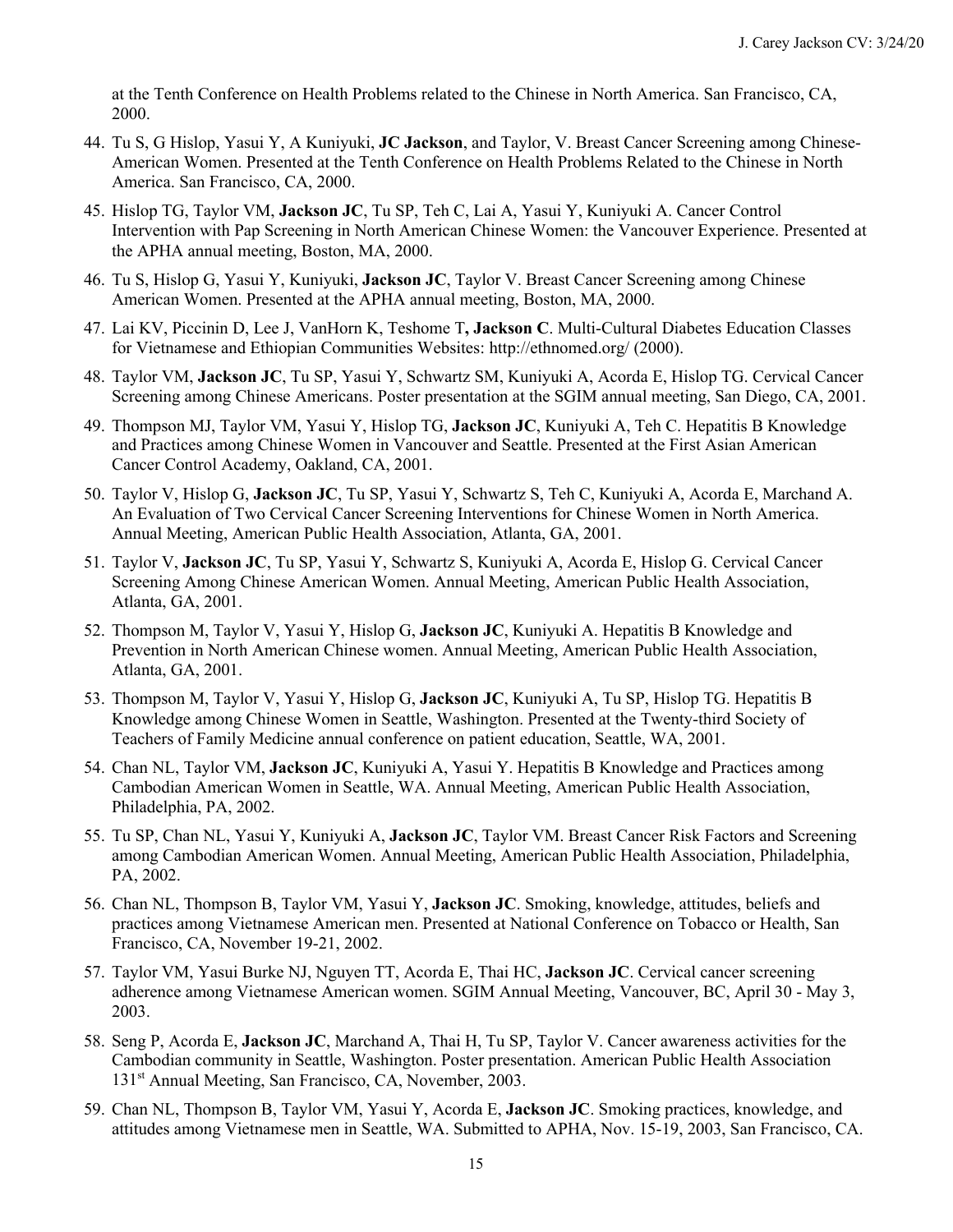- 60. Choe JH, Taylor VM, Yasui Y, Burke N, Nguyen TT, Acorda E, **Jackson JC**. Hepatitis B testing among Vietnamese American men. Submitted to SGIM annual meetings, April 30-May 3, 2003, Vancouver, BC, and APHA, Nov. 15-19, 2003, San Francisco, CA.
- 61. Taylor VM, Yasui Y, Burke NJ, Nguyen TT, Acorda E, Thai H, **Jackson JC**. Pap testing adherence among Vietnamese American women. Annual Meeting, American Public Health Association, Nov. 15-19, 2003, San Francisco, CA.
- 62. Taylor VM, Schwartz S, Yasui Y, Burke NJ, Shu J, Lam DH, **Jackson JC**. MPH Cervical cancer screening among Vietnamese American women. Annual Meeting, American Public Health Association, Nov. 15-19, 2003, San Francisco, CA.
- 63. Taylor VM, Yasui Y, Burke NJ, Nguyen TT, Chen AL, Acorda E, **Jackson JC**. Hepatitis B testing adherence among Vietnamese American men. Annual Meeting, American Public Health Association, Nov. 15-19, 2003, San Francisco, CA.
- 64. Burke NJ, **Jackson JC**, Thai HC, Stackhouse F, Taylor VM. Remembering the prison camp, explaining illness: Hepatitis B among Vietnamese Americans in Seattle, WA. Annual Meeting, American Public Health Association, November 15-19, 2003, San Francisco, CA.
- 65. Burke NJ, **Jackson JC**, Lam DH, Acorda E, Chan N, Taylor VM. Managing white blood (*huyet trang*): models of women's health and cervical cancer among Vietnamese women in Seattle, WA. Annual Meeting, American Public Health Association, November 15-19, 2003, San Francisco, CA.
- 66. Chan NL, Thompson B, Taylor V, Yasui Y, Thai H, **Jackson JC**. Smoking among Vietnamese American men in relation to traditional health beliefs. National Conference on Tobacco or Health, December 10-13, 2003, Boston, MA.
- 67. Taylor VM, Yasui Y, Burke NJ, Choe JH, Acorda E, **Jackson JC**. Hepatitis B testing among Vietnamese American women. Submitted to APHA, November 6-10, 2004, Washington, DC.
- 68. Woodall E, Taylor VM, Yasui Y, Ngo-Metzger Q, Burke NJ, Thai H, **Jackson JC**. Sources of health information among Vietnamese American men. Annual Meeting, American Public Health Association, November 6-10, 2004, Washington, DC.
- 69. Taylor VM, Hislop G, **Jackson JC**, Tu SP, Yasui Y, Teh C. Culturally tailored cervical cancer control interventions for Chinese immigrants. Annual meeting, Society for Applied Anthropology, Vancouver, BC, March 2006.
- 70. **Jackson JC**. Whose problem is this? Managing latent tuberculosis in primary care in the United States. Tenth Annual Meeting of the International Union Against Tuberculosis and Lung Disease, Chicago, IL, March 2-4, 2006.
- 71. **Jackson JC**, Pang JW, Bryant S, DeLuca N. Assessing the facilitators and barriers in managing latent American Thoracic Society, San Diego, CA, May 19-24, 2006. tuberculosis infection (LTBI) among primary care providers of foreign-born populations. Annual meeting,
- 72. Thornton JD, Kiemanh P, Engelberg RA, **Jackson JC**, Curtis JR. Differences between interpreted and non- interpreted ICU family conferences. Annual meeting, American Thoracic Society, San Diego, CA, May 19- 24, 2006.
- 73. **Jackson JC**. Managing Latent Tuberculosis in Primary Care: A Web-based Tool. International Union Against Tuberculosis and Lung Disease, Vancouver, BC, February 21, 2007.
- 74. Chan NL, Taylor V, Yasui Y, Thompson B, Tu S-P, Harris JR, Thai HC, **Jackson JC**. Traditional Health Beliefs among Vietnamese Americans. 135th Annual Meeting, American Public Health Association, Washington, D.C., November 5, 2007.
- 75. Chan NL, Yasui Y, Thompson B, Taylor V, Tu SP, Do H, Harris JR, **Jackson JC**. Secondhand smoke and Pap testing among Vietnamese American women. 135th Annual Meeting, American Public Health Association, Washington, D.C., November 5, 2007.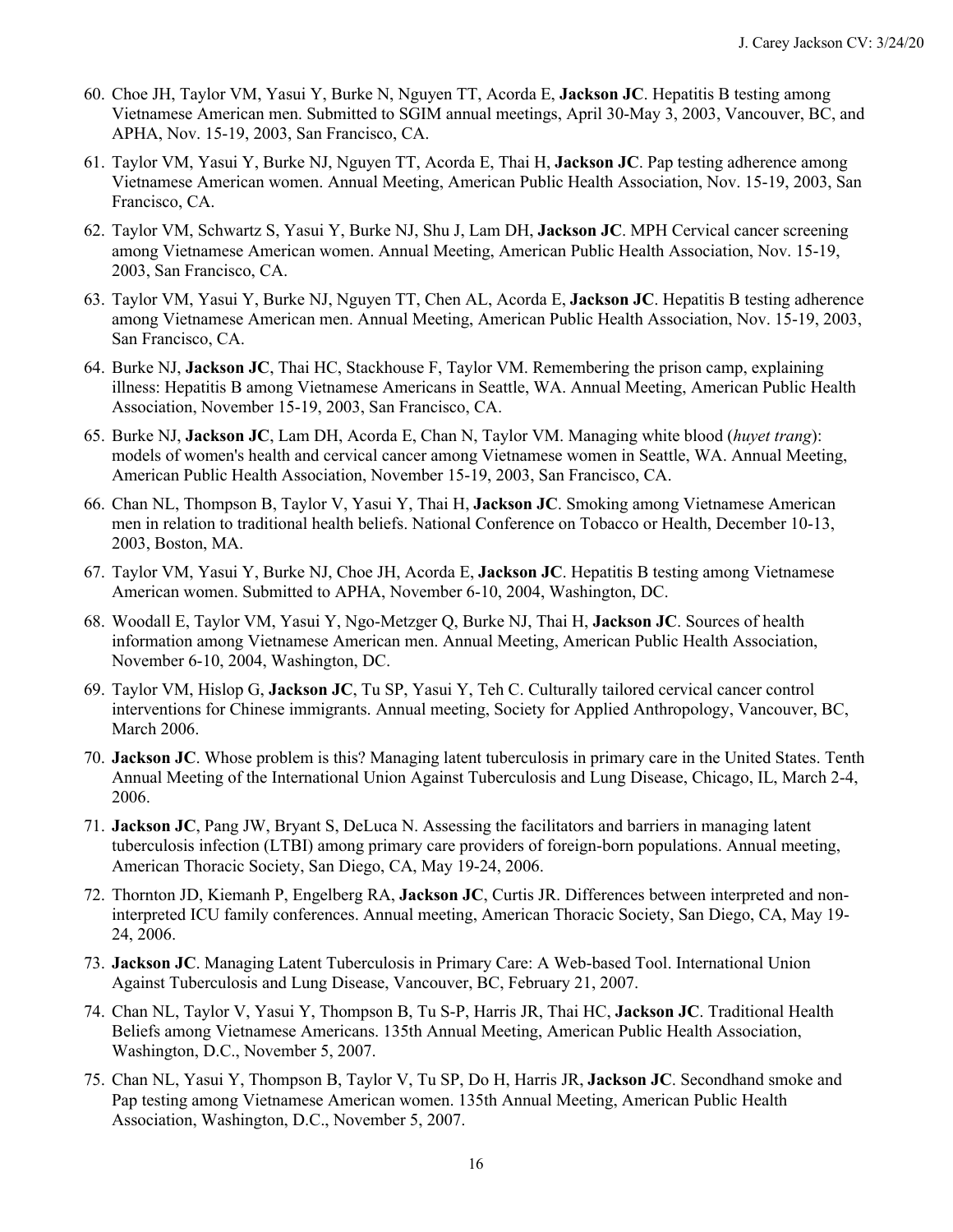- 76. Taylor V, Yasui Y, Nguyen T, Woodall E, Do H, Acorda E, Li L, Choe J, **Jackson JC**. Pap smear receipt among Vietnamese immigrants: The importance of health care factors. 135th Annual Meeting, American Public Health Association, Washington, D.C., November 5, 2007.
- 77. Pang JW, **Jackson JC**, Bryant S, Hu N, DeLuca N. An Intervention to Improve Knowledge in Latent TB Infection Management in Primary Care. 12th Annual Conference, International Union Against Tuberculosis and Lung Disease, San Diego, CA, February 28, 2008.
- 78. Bentley JA, Ahmad ZS, Wilson-Owens C, **Jackson JC**. Mental health perspectives among Cambodian and Somali refugee populations. Annual Meeting, American Psychological Association, Boston, MA, August 2008.
- 79. Taylor V, Yasui Y, Nguyen T, Woodall E, Do H, Acorda E, Li L, Choe JH, **JacksonJC**. Pap smear receipt Public Health Association, San Diego, CA, October 2008. among Vietnamese immigrants: The importance of health care factors. 136th Annual Meeting, American
- 80. Ornelas IJ, Lor B, Magarati M, Do HH, Zhang Y, **Jackson JC**, Taylor VM. Development of an educational video to promote cervical cancer screening among Burmese and Bhutanese refugee women in the United States. Society of Behavioral Medicine annual meeting, San Diego, 2017. (Accepted)
- Bhutanese refugee women. American Society of Preventive Oncology annual meeting, Seattle, 81. Ornelas IJ, Lor B, Do HH, Magarati M, Zhang Y, **Jackson JC**, Taylor VM. Development and testing of an educational video to promote cervical cancer screening among Burmese and 2017. (Accepted)
- 82. **Jackson, JC,** India J. Ornelas, H. Hoai Do, Maya Magarati, Ying Zhang, Bouapanh Lor, Khanh Ho, Jamie Moo-Young, and Victoria M. Taylor Addressing Cervical Cancer Disparities Among Recently Arrived Refugee Conference, Toronto, Canada, June 16-18, 20917. Refugee Women, (Fred Hutchison Cancer Research Center, University of Washington), North American
- Matheson Screening Arriving Complex Medical Refugee Arrivals for Urgent and Specialty Care and Case Navigation**,**. North American Refugee Conference, Toronto, Canada, June 16-18, 20917. 83. **Jackson, JC**, Heather Burkhalter, Mahri Haider, Nicole Ahrenholz, Beth Farmer (others) and Jasmine
- 84.**Jackson, JC,** Ravindiran, R, Wilson-Owens, C. Culturally Tailored Audio-Visual Patient Education about Foods that Affect Blood Sugar in the Primary Language of the Patient with Diabetes. North American Refugee Conference, Toronto, Canada, June 16-18, 20917.

### **Invited Presentations**

- 1. **Jackson JC**. "Making TB Work in Low Incidence Areas." TB Cure For All North American Region Challenges and Contributions. Eddie J. O'Brien Lecture,  $7<sup>th</sup>$  Conference of the International Union Against Tuberculosis and Lung Disease, North American Region. Vancouver, BC, Feb 28-March 2, 2002.
- 2. **Jackson JC**, Nolan C, Goldberg S, Wallace J, Chaulk P, Jama M, Cokic J, Bridges E. "Local Knowledge: Improving Latent TB Management in Small High-Risk Communities." Nantucket, MA, October 27-29, 2002.
- 3. **Jackson JC**. "The Reproductive Health of Khmer Women: Negotiating Pap Tests and the Ghosts of the Khmer Rouge." The Second Asian American Cancer Control Academy, Cambodian Americans: Cancer, Culture, Community, and Health Conference. Seattle, WA, October 3-4, 2002.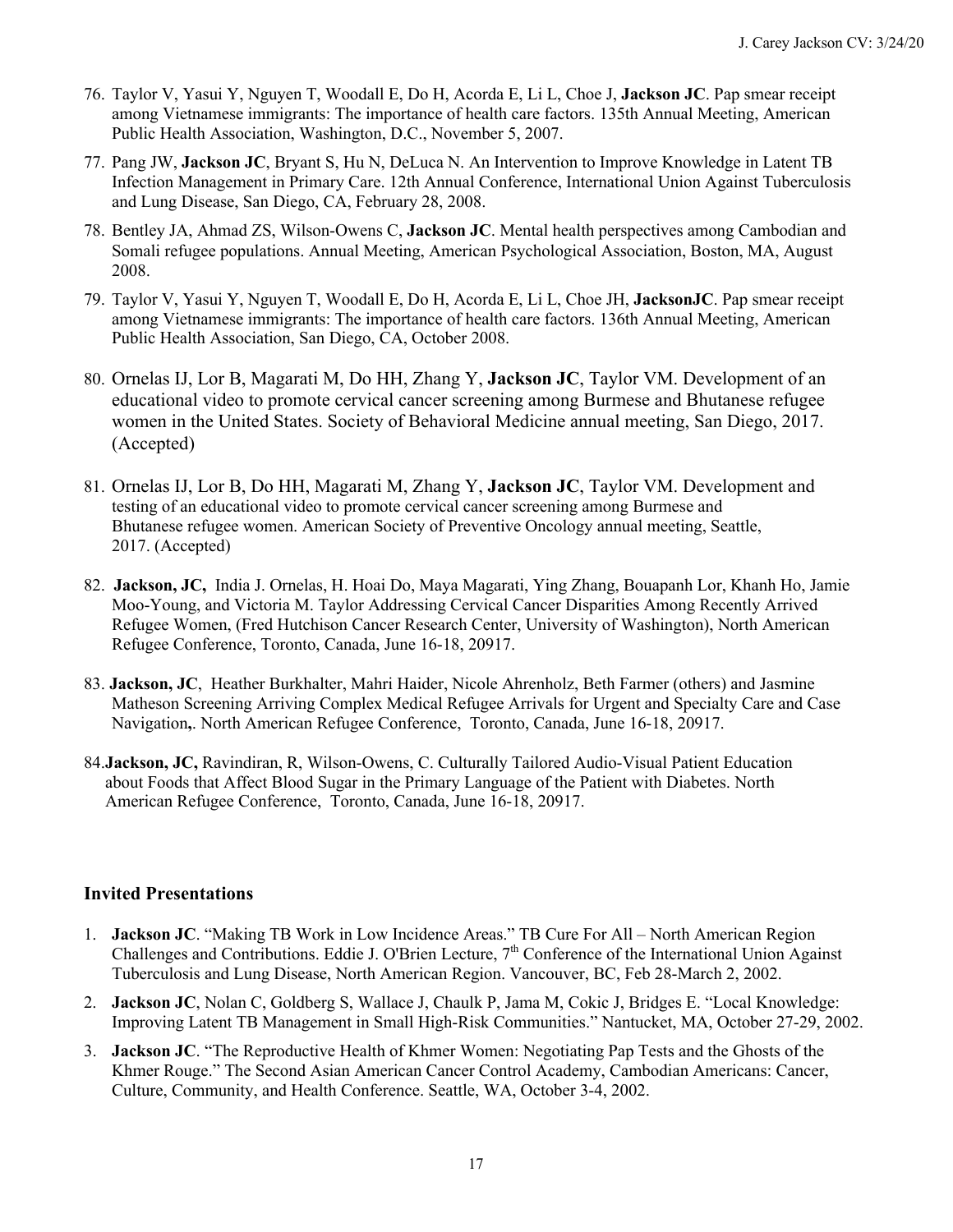- 4. **Jackson JC**. "Refugee and Immigrant Health Promotion and Clinical Care." Western Regional International Health Conference. University of Washington, Seattle, WA, November 15-17, 2002.
- 5. **Jackson JC**. "Health Services to Promote Cultural Competence." California Health Care Safety Net Institute Forum on Culturally Competent Healthcare in Public Hospitals and Health Systems. University of California at San Francisco, San Francisco, CA, May 30, 2003.
- 6. **Jackson JC,** Ira SenGupta. "How to build sustainable health programs for culturally diverse communities." Conference on Quality Health Care for Culturally Diverse Populations, Seattle, WA, October 18, 2006.
- 7. **Jackson JC**. "Construction of Culturally Competent Care." Keynote speech, Annual Northwest SGIM Meeting, Portland, OR, March 2, 2007.
- Meeting, Portland, OR, March 2, 2007.<br>8. **Jackson JC**. "Cultural Construction of Cultural Competence in Tuberculosis Control." Keynote speech, Annual TB Conference, New York Department of Health and Mental Hygiene, Bureau of Tuberculosis Control, New York, NY, March 21, 2007.
- Control, New York, NY, March 21, 2007. 9. **Jackson JC**. "The Management of Latent Tuberculosis: Knowledge, Attitudes, and Practice in Primary Care." Center for Disease Control, Atlanta, GA, June 14, 2007.
- 10. **Jackson JC**. "Strokes and Stroke Prevention." Volunteers of America/Western Washington, Central Area Senior Center, Seattle, WA, September 21, 2007.
- 11. **Jackson JC**. "Cross-cultural Discussion about End-of-Life Care." Update in Medical-Surgical Nursing Conference, Seattle, WA, September 28, 2007.
- 12. **Jackson JC**. Policy Roundtable on Refugee Health Issues and Health Promotion. U.S. Committee for Refugees and Immigrants, Washington, DC, November 29-30, 2007.
- 13. **Jackson JC**. "Latent tuberculosis infection in foreign-born patients." Conference on Strategies to Address Treatment Completion for Latent Tuberculosis Infection, Centers for Disease Control/New York City Bureau of Tuberculosis Control, New York, NY, December 10-11, 2007.
- 14. **Jackson JC**. "Culturally informed models of communication." UW Medicine Faculty Development Program, Seattle, WA, February 26, 2008.
- 15. **Jackson JC**, Colven R. "Imagery and Interpretation in International Medicine." UW School of Medicine, Discover Medical School Program, Seattle, WA, February 26, 2008.
- 16. **Jackson JC. "**Factors that Promote and Obstruct Testing for Latent TB Infection Among Primary Care Physicians." International conference, American Thoracic Society, Toronto, Ontario, May 19, 2008.
- 17. **Jackson JC,** Cordy C, Gienapp K. "Naturalization and the Disability Waiver: A Training for Medical Providers." Swedish Medical Center, Seattle, WA, May 30, 2008.
- 18. **Jackson JC.** "Understanding Medical Culture for Patient Navigators." Children's Hospital, Seattle, WA, August 19, 2008.
- 19. **Jackson JC,** Gossett L, Reyna M, Stern H. Panel: Immigration Matters in Seattle/King County. League of Women's Voters of Seattle, Seattle First Baptist Church, Seattle, WA, September 4, 2008.
- 20. **Jackson JC.** Cross Cultural Issues in Research and Intervention. Children's Hospital, Seattle, WA, October 10, 2008.
- 21. **Jackson JC.** "The Construction of Cultural Competence in Tuberculosis Control." Washington State Annual Tuberculosis Meeting, Bremerton, WA, October 29, 2008.
- 22. **Jackson JC.** "Public Hospitals Working Upstream and Getting Results." California Association of Public Hospitals and Health Systems Annual Conference, La Jolla, CA, December 5, 2008.
- 23. **Jackson JC.** Presentation, "In Our Own Words." Workshop facilitator, "Next Steps." Washington State Refugee and Immigrant Conference, Seattle, WA, March 13, 2009.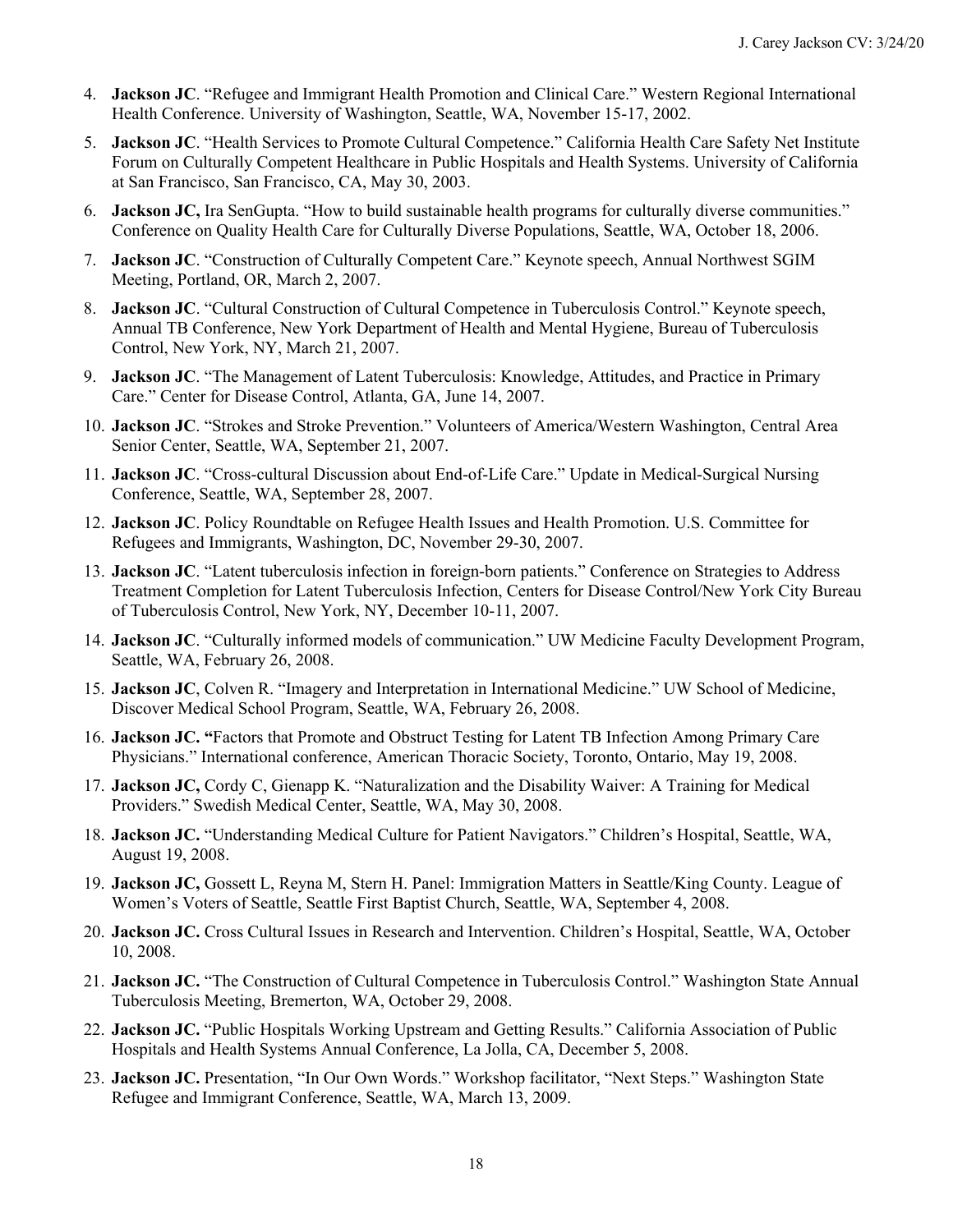- 24. **Jackson JC.** Moderator, REAL Data Conference. California Association of Public Hospitals, Safety Net Institute, Oakland CA, July 15, 2009.
- 25. **Jackson JC.** "Cross-cultural Medicine." Harborview Medical Center Residents Lunch Conference, Seattle, WA, August 7, 2009.
- 26. **Jackson JC.** "Cross-cultural Medicine." Pioneer Square Clinic Retreat, Seattle, WA, August 29, 2009.
- 27. **Jackson JC.** Keynote address, "Cultural Competence: Building Bridges between Immigrant Communities and Health Institutions." Presentation, "Common Diseases in Refugees and Immigrants." Panelist, "Best Practices in Primary Care for Refugees and Immigrants." Healthcare in the Global Village Conference, Indiana State Department of Health, Indianapolis, IN, September 24-25, 2009.
- 28. **Jackson JC**. "Patient Navigation." Grand Rounds, Children's Hospital, Seattle, WA, September 17, 2009.
- 29. **Jackson JC**. "Cultural Considerations in Research Methods." Global Medicine Fellowship, Seattle, WA, November 3, 2009.
- Washington Chapter. Seattle, WA, November 5, 2009. 30. **Jackson JC**. "Teaching Cross-Cultural Medicine." Scientific Meeting of the American College of Physicians,
- 31. **Jackson JC**. Panelist, "Cervical Cancer Screening and Interventions." Fred Hutchinson Cancer Research Center, Seattle, WA, February 5, 2010.
- 32. **Jackson JC**. "Managing End of Life Discussion through Interpreters." Healthcare Interpreting Conference Costa Mesa, CA, March 18, 2010. (jointly sponsored by Health Care Interpreter Network and California Healthcare Interpreting Association),
- 33. **Jackson JC**. National Webinar on Culturally Competent Care. Annual convention, American Medical Student Association, March 10-12, 2011.
- 34. **Jackson JC**. "Latent Tuberculosis Infection." For the California Tuberculosis Controllers Association. Francis J. Curry National Tuberculosis Center, San Francisco, CA, April 27, 2011.
- 35. **Jackson JC**. "Providing Meaningful Access to Care for LEP Patients through Attention to Language and Culture." Chief of Medicine Rounds, Harborview Medical Center, Seattle, WA, May 10, 2011.
- Medical Center." Annual Meeting of the Society for the Study of Psychiatry and Culture, Seattle, WA, June 3, 36. **Jackson JC**. "Integrating Medicine and Psychiatry in the International Medicine Clinic at Harborview 2011.
- 37. **Jackson JC**. "Addressing Health Disparities in Immigrant Care." Keynote speech, Delivering Culturally Proficient Services to Diverse Communities (conference), University of Washington, Seattle, WA, August 19, 2011.
- 38. **Jackson JC**. "Engaging the Private Sector in Tuberculosis Prevention." Live Webinar, Francis J. Curry National Tuberculosis Center, San Francisco, CA, January 25, 2012.
- 39. **Jackson JC** "Torture History and the Older Patient," Geriatric Grand Rounds , April 3rd, 2015
- 40. **Jackson JC** "Caring for Survivors of Torture," Swedish Spine Case Conference Series, July 1, 2015
- 41. **Jackson JC** "Challenges Faced by Refugees and Their Health Care Providers," Health Point All Staff Conference, Double Tree, December 2, 2015
- 42. **Jackson JC**, Rudd, C, Pauline, R "Brain Death and Conflict-Panel Discussion, Harborview Ethics Forum, June 3, 2015.
- 43. **Jackson JC** "Challenges Faced by Refugees and Their Health Care Providers", Social Work Grand Rounds th Harborview Medical Center, April 6 , 2016